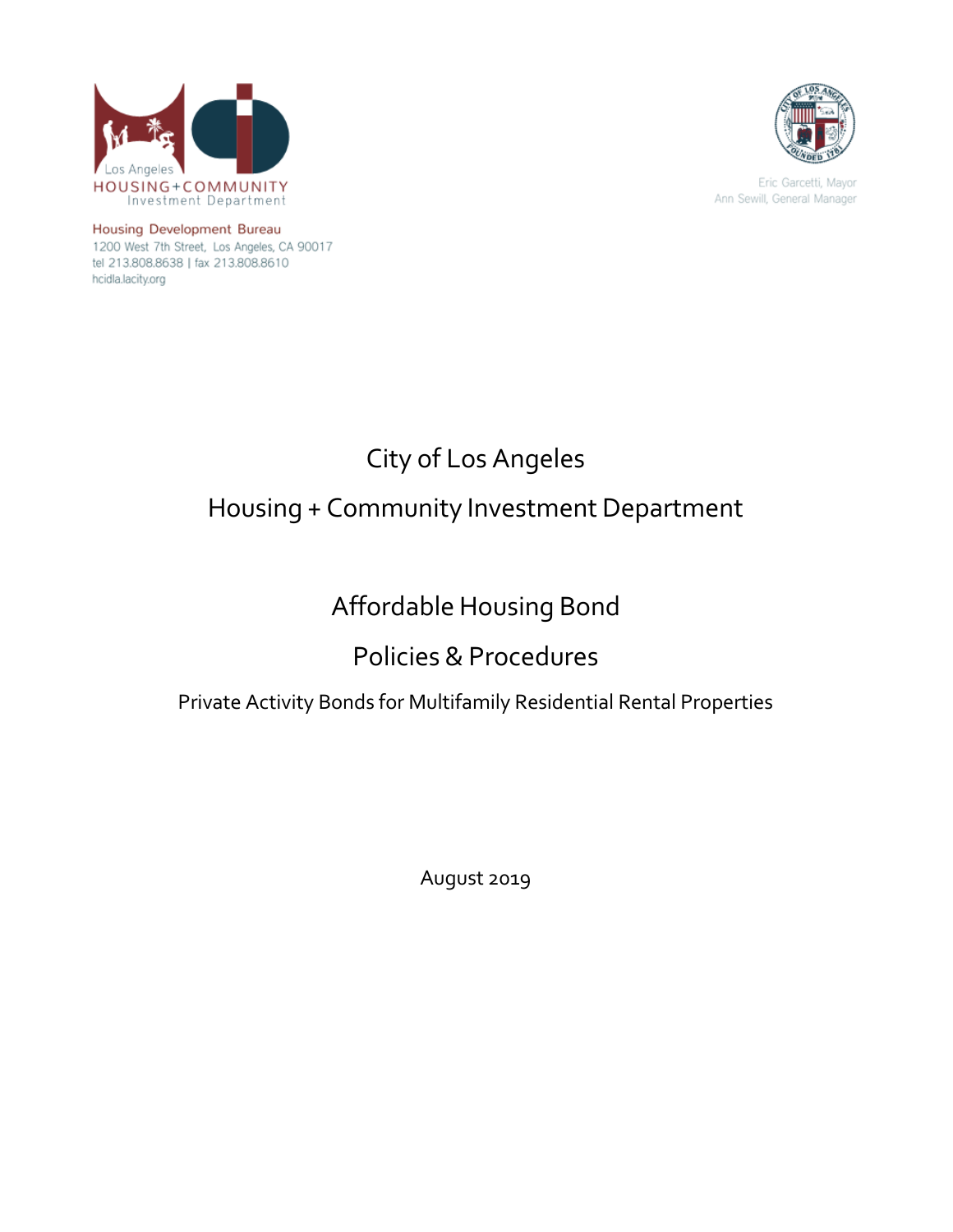# **TABLE OF CONTENTS**

| 1.  | <b>Eligible Projects</b>                                      | 3              |
|-----|---------------------------------------------------------------|----------------|
| 2.  | Types of Bonds                                                | 4              |
| 3.  | <b>Bond Sale Transaction Types</b>                            | 5              |
| 4.  | <b>Other Bond Issuers</b>                                     | 6              |
| 5.  | <b>Bond Requirements</b>                                      | $\overline{7}$ |
| 6.  | <b>City Requirements</b>                                      | 10             |
| 7.  | <b>Closing Requirements</b>                                   | 13             |
| 8.  | <b>Special Financing</b>                                      | 14             |
| 9.  | Recapitalization of existing affordable housing               | 14             |
| 10. | <b>Transfers of Ownership</b>                                 | 14             |
| 11. | Fees and Expenses                                             | 15             |
| 12. | The Bond Finance Team                                         | 16             |
| 13. | Departmental Review and Procedures/Timetable                  | 16             |
| 14. | Preparation and Submittal of the CDLAC Application            | 18             |
| 15. | Document preparation and approval (including bond resolution) | 18             |
| 16. | Scheduling and Approval of the Bond Resolution                | 18             |

# **Exhibits**

| Exhibit A | Outside Issuer Guidelines                        |
|-----------|--------------------------------------------------|
| Exhibit B | Post-issuance Compliance Policies and Procedures |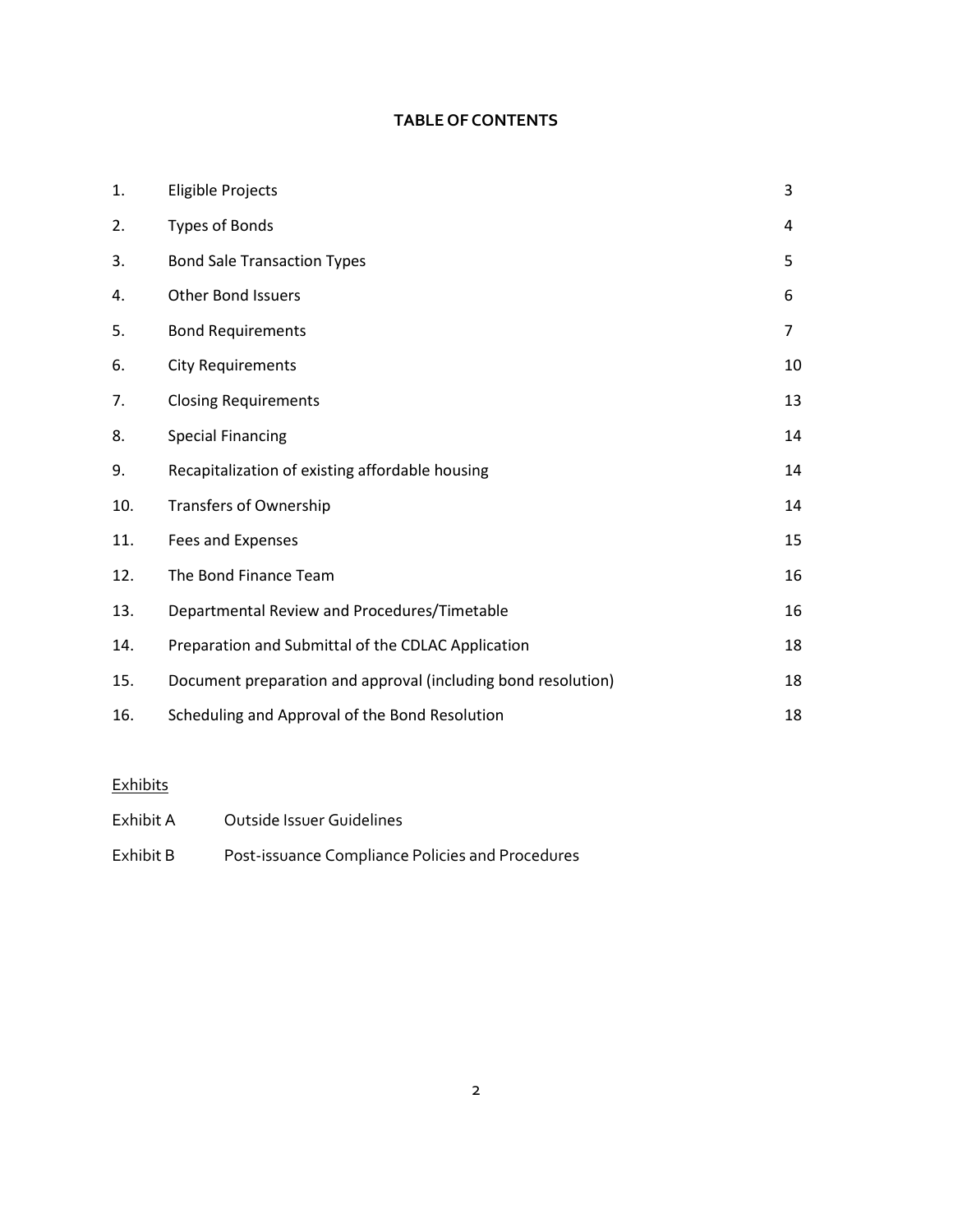#### **Affordable Housing Bond Policies and Procedures**

#### **Introduction**

The City of Los Angeles (City) has updated its 2005 Multifamily Bond policies and procedures to restate and incorporate new guidelines and requirements; and to ensure compliance with federal, state, and local laws and policies. The Affordable Housing Bond Policies and Procedures apply to all Private Activity Bond issuances for multifamily residential properties.

#### **Program Description**

The City, through the Los Angeles Housing + Community Investment Department (HCIDLA), acts as the primary issuer of tax-exempt and taxable private activity bonds for qualified multifamily residential developments located in the City. The City maintains the role of primary issuer in view of the potentially substantial impact of affordable housing development projects to the neighborhoods and citizens of Los Angeles. The City's Affordable Housing Bond Policies and Procedures adhere to the Financial Policy for the City, which is available at the City Administrative Officer (CAO) website a[t http://cao.lacity.org/debt/fin\\_policies.htm.](http://cao.lacity.org/debt/fin_policies.htm)

Qualified private activity bonds are tax-exempt bonds issued by a governmental entity (Private Activity Bonds), the proceeds of which are used by an entity other than the government issuing the bonds (conduit issuer) for a defined qualified purpose, such as low-income multi-family housing. Such Tax-exempt private activity bonds (non-refunding) require an allocation of bond authority from the California Debt Limit Allocation Committee (CDLAC). The following procedures outline HCIDLA's program requirements for issuing multi-family housing bonds.

#### 1. **Eligible Projects**

#### *1.1. Location*

Projects must be located in the City of Los Angeles.

#### *1.2. Minimum Transaction Size*

There is no maximum bond size, however the minimum transaction amount is determined by the overall cost effectiveness of the financing. The bond issuance amount is based on project costs, interest rates, and revenues available to pay debt service. Federal Tax law limits the use of bond proceeds to pay costs of issuance to 2% of the bond proceeds. For smaller projects, the cost of issuance may substantially exceed the 2% restriction and the developer will need to secure other sources of financing. HCIDLA will consider financing multiple properties as part of a single bond issuance on a case-by-case basis.

#### *1.3. Priority Projects*

The City supports the use of Private Activity Bonds for multifamily affordable housing projects that contribute to community revitalization and provide long-term affordable housing for Los Angeles. HCIDLA will prioritize project financing based on readiness to proceed. However, if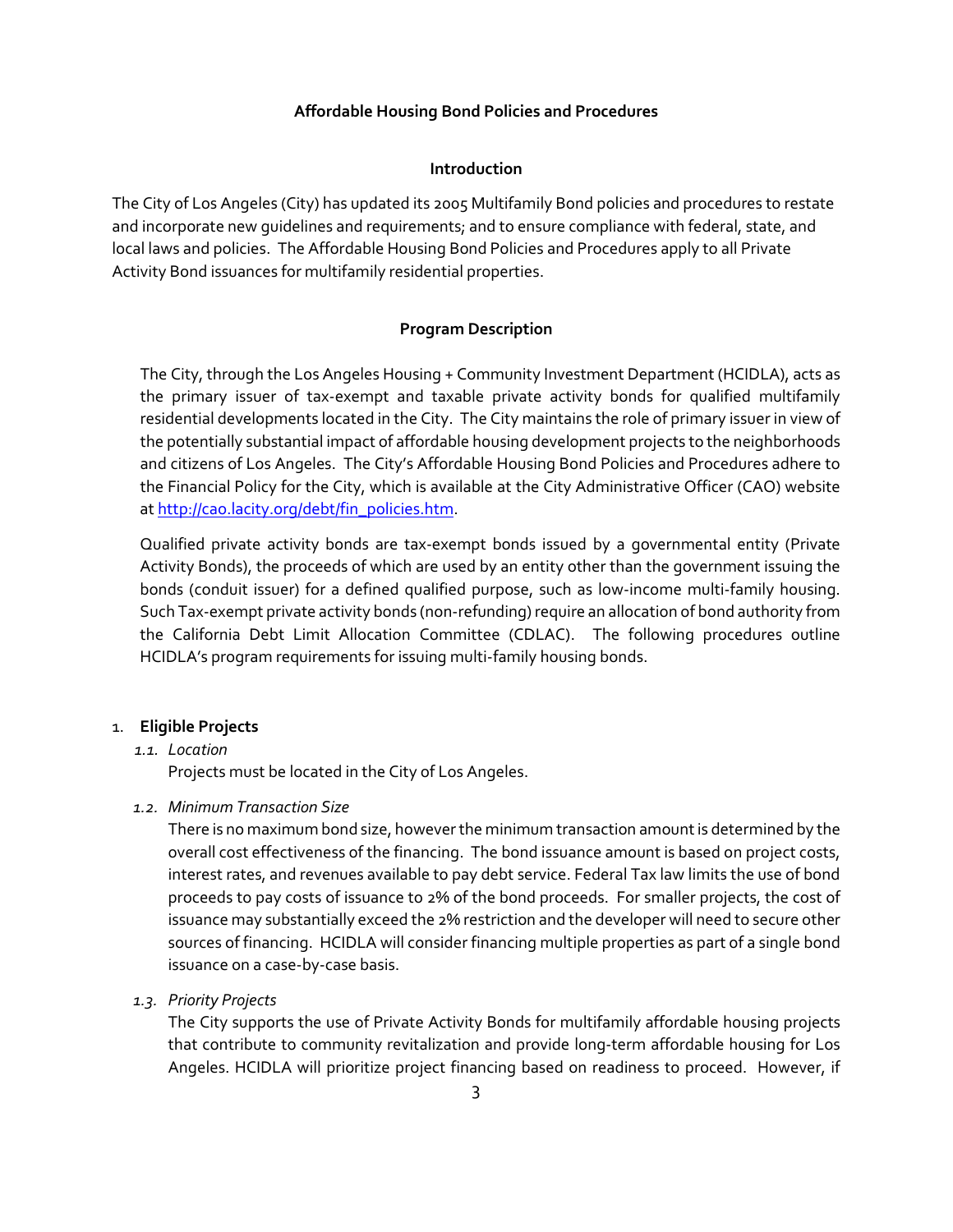warranted, HCIDLA will prioritize the scheduling of bond financings with the following characteristics: housing for the homeless; projects with existing or new subordinate debt financing provided by the City; projects that preserve affordability for housing at risk of converting to market rate; and/or projects that leverage affordable housing resources from non-City sources.

*1.4. Use of Funds* 

Bond proceeds may be used for costs of property acquisition (as allowed pursuant to federal requirements); construction and/or rehabilitation; improvements; and soft costs such as architectural and engineering services, loan interest, and fees and other costs of the project incurred within the time period allowed from the inducement date.

#### *1.5. Application Requirement*

All multi-family projects seeking bond financing in the City must apply to HCIDLA, except as otherwise provided for under Section 4.3 below. This includes affordable housing projects where the City will act as issuer, and where HCIDLA will sponsor or hold the public hearing required under the Tax Equity and Fiscal Responsibility Act of 1982 (TEFRA hearing). This requirement includes all new money issuances requiring an allocation of bond authority from the CDLAC, new 501 (c)(3) issuances, and all refunding transactions of existing bonds. This requirement also applies to projects located within the City that will be financed with bonds issued by an issuer other than the City.

#### **2. Types of Bonds**

HCIDLA may issue either tax-exempt or taxable bonds. In general, taxable bonds will only be issued in combination with tax-exempt bonds.

#### 2.1. *Tax-Exempt Private Activity Bonds (Non Refunding)*

#### *2.1.1. Non-501(c)(3) private activity bonds*

Non-501(c)(3) private activity bonds require an allocation of bond authority from CDLAC. To obtain the allocation, HCIDLA must submit an application to CDLAC on behalf of the developer. Even though submittal of the application is at the discretion of HCIDLA, HCIDLA will endeavor to meet the agreed-upon project timelines. The developer must pay all required CDLAC fees and post any CDLAC required deposits in advance of application submittal.

#### *2.1.2. 501(c)(3) private activity bonds*

HCIDLA may issue  $501(c)(3)$  bonds on behalf of qualified non-profit organizations. These bonds are tax-exempt but do not require an allocation from CDLAC. In addition, these bonds cannot be used in conjunction with the Low Income Housing Tax Credit (LIHTC) Program.

#### 2.2. *Taxable Bonds*

Taxable bond issues must meet all applicable requirements of the policies and procedures listed herein; certain State law and rating requirements regarding bond issuance; and any additional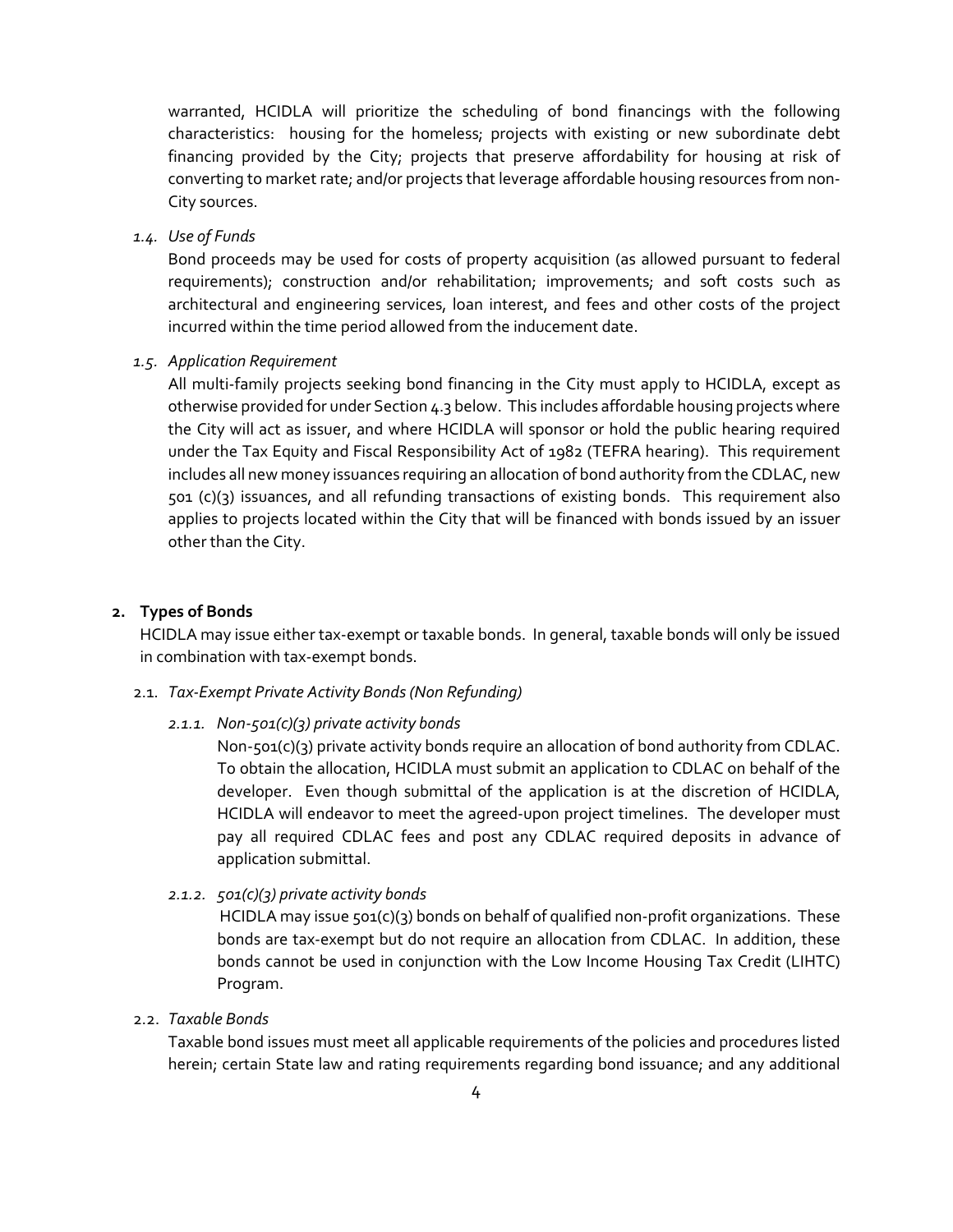regulations adopted by the Mayor and City Council subsequent to this policy. The interest on taxable bonds is not exempt from federal or state income taxation. Taxable bonds do not require an allocation from CDLAC, and can be used in combination with certain LIHTC.

## 2.3. B*ond Refunding & Debt Restructuring*

Refunding transactions involve issuing new debt in order to refund the old debt. HCIDLA will allow refunding of bond issuances that meet the following conditions:

#### *2.3.1. Transaction Fees*

The project borrower agrees to cover all costs of HCIDLA including the Fees and Expenses set forth in Section 11.

# *2.3.2. Extended Affordability*

The affordability and tenant income restrictions of the existing bond regulatory agreement are subject to extension for the term of the new bond or such longer period as required by applicable state and/ or federal law. Additional public benefit in the form of deeper income targeting, additional rent restrictions, extension of the term of restrictions, additional number of restricted units, or any combination thereof, will be negotiated in connection with refunding or debt restructuring of existing bond issues.

#### *2.3.3. Default Refunding Analysi*s

If the refunding is due to a refinancing initiated by the defaulting project owner or sponsor, the default refunding application will require a default refunding analysis. A qualified firm shall prepare the analysis, and costs shall be borne by the sponsor/ owner. In general, a default refunding analysis determines whether circumstances beyond the control of the project owner – such as poor market conditions or other extraordinary circumstances – caused the default.

#### *2.3.4. Credit substitutions*

Credit substitutions are the functional equivalent of a refunding and will be treated by HCIDLA in the same manner as refunding transactions for purposes of these policies and procedures.

#### **3. Bond Sale Transaction Types**

HCIDLA allows bonds to be sold in a public sale transaction or through private placement.

3.1. *Public Sale - Negotiated Bid*

In this structure, the Issuer "negotiates" the terms of the sale of the bonds with the underwriting team and the developer to structure the sale of the bond. Upon pricing of the bonds, the issuer and underwriter execute a bond purchase agreement obligating the underwriter to purchase the bond. After purchasing the bonds, the underwriter resells them to its investors.

#### 3.2. *Public Sale - Competitive Bid*

In this structure, the issuer structures the bonds with the assistance of its finance team, including the Municipal Advisor. Underwriters or underwriter syndicates then bid on the bonds. The bid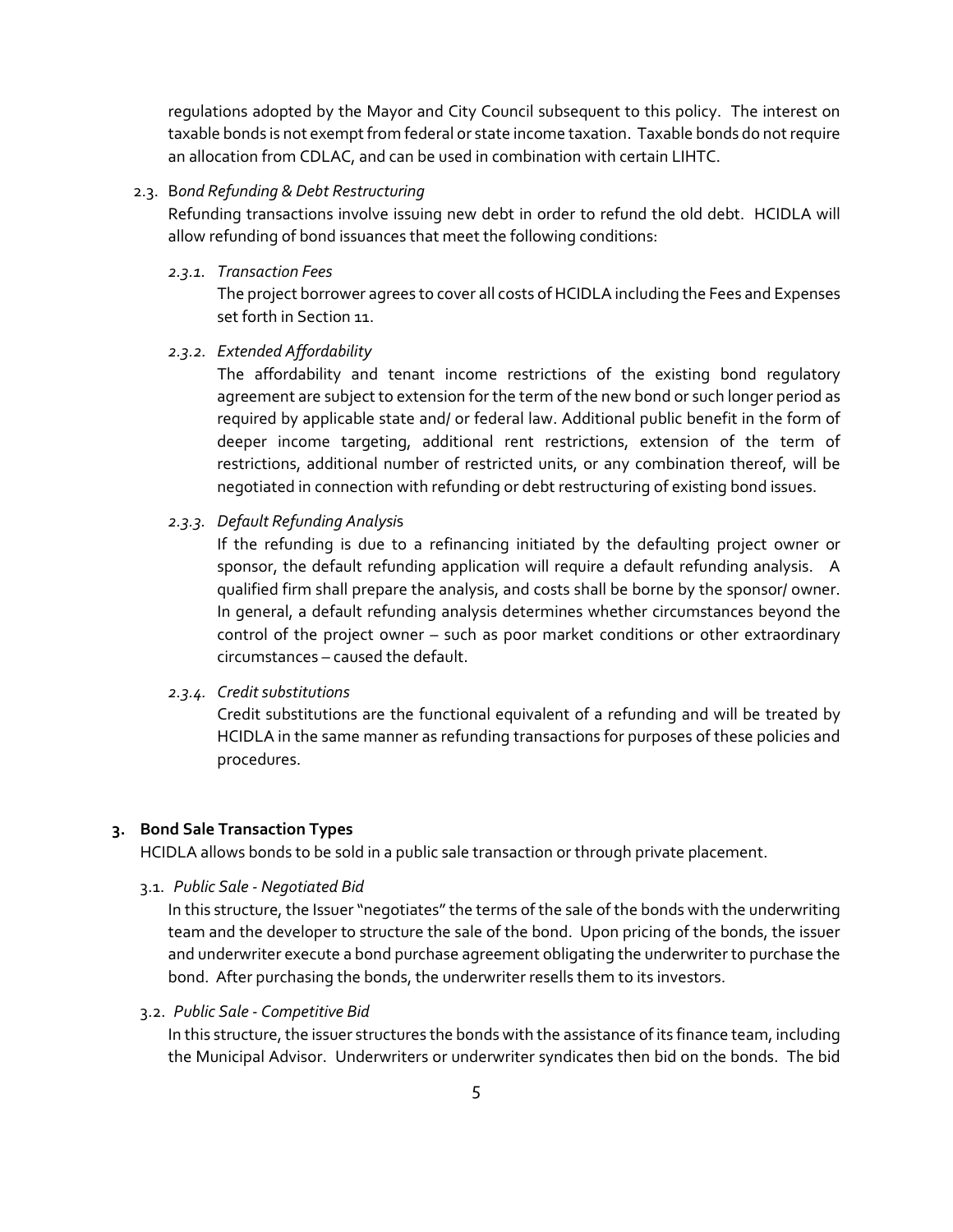that results in the lowest cost to the issuer wins the competitive bid. The winning underwriter or underwriter syndicate then executes a bond purchase contract obligating the winning entity to purchase the bonds. Upon purchasing the bonds, the underwriter generally re-sells the bonds to other investors.

#### 3.3. *Private Placement*

A private placement usually means the bond is sold to a single institutional buyer. These transactions often occur without the use of an underwriter (although a placement agent may be occasionally used). Because an underwriter is not involved, transaction costs may be significantly less, allowing for smaller feasible transaction sizes. HCIDLA reserves the right to require project sponsors to include certain HCIDLA selected consultants to take part in any private placement financing, as it deems necessary.

#### **4. Other Bond Issuers**

On a predetermined basis, the City may elect to have multifamily housing bonds issued by other city agencies, other agencies, the California Housing Finance Agency, or those Joint Powers Authorities of which the City is a member.

#### 4.1. *Other City Agencies*

Other City agencies and authorities with statutory authority to issue bonds may issue housing bonds for their financed or facilitated projects in the City. For example, the Housing Authority of the City of Los Angeles (HACLA) may issue bonds for projects in which it has a substantial interest (e.g., as owner or land lessor) or for which it provides a substantial subsidy.

#### *4.2. Other Agencies*

Under special circumstances and in accordance with the terms and conditions of Outside Issuer Guidelines (Exhibit A), HCIDLA may allow other agencies to issue housing bonds for projects located in the City of Los Angeles.

#### *4.3. California Housing Finance Agency*

California Housing Finance Agency (CalHFA) may issue housing bonds in accordance with terms and provisions outlined in the Memorandum of Understanding (MOU) between CalHFA and HCIDLA. Notwithstanding the MOU, HCIDLA acknowledges that CalHFA has statewide authority to approve and issue tax exempt private activity bonds, including conduit bonds, and CalHFA reserves the right to approve and issue private activity bonds, including conduit bonds, throughout the State of California for any project, under this statewide authority.

#### 4.4. *Joint Powers Authorities*

In certain circumstances, the HCIDLA may consent to the use of Joint Power Authorities of which the City is a member, for private activity bonds (including  $501(c)(3)$  bonds) to finance projects located in the City. The following are conditions where Joint Powers Authority financings will be considered for affordable housing projects in the City of Los Angeles:

*4.4.1.Common Plan Financings*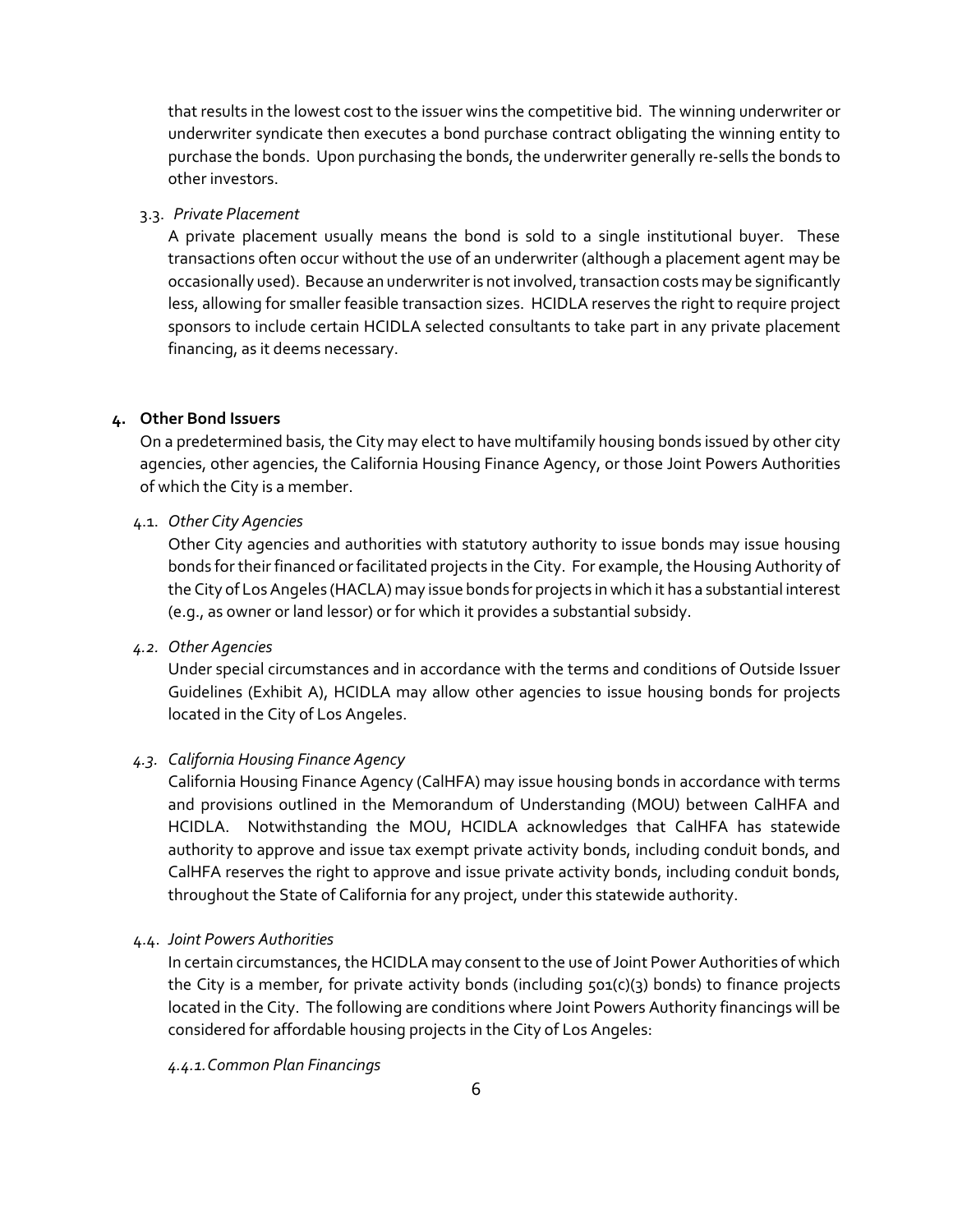When affordable housing projects are part of a common plan of finance with one or more projects that are not located in the City and when the City has authorized such issuances by joining the Joint Powers Authority. Necessary elements of a common plan of finance shall include: 1) common credit structure and/or credit enhancement; 2) common indenture (that may include multiple series of bonds) or separate but identical or parity indentures; and 3) common financing schedule (including common pricing and closing dates)

*4.4.2. No City Participation*

Projects without any City financial participation (including land contributions), and which are considered "by right" under the City's zoning code, may request HCIDLA to waive its role as issuer in favor of a Joint Powers Authority. Such waivers are at the discretion of the General Manager, and subject to the approval of the Mayor and City Council. HCIDLA or the City Council may hold the TEFRA hearing for these bonds. If HCIDLA or the City Council hold the TEFRA hearing, the project sponsor will be required to execute a City "Americans with Disabilities Act (ADA) Bond Regulatory Agreement" prior to the TEFRA hearing (see Section 6.4 "Compliance with Federal ADA Requirements" below).

#### 4.5. *Subject to City Requirements*

Regardless of whether a City agency or a joint powers authority acts as issuer, all housing bonds are subject to the City requirements outlined in Section 6.2 – 6.7 as follows including the payment of associated processing and monitoring fees:

- 6.2 City New Business Policy
- 6.3 Borrower Background Check
- 6.4 Compliance with American's with Disability Act (ADA) Requirements
- 6.5 Compliance with Wage Requirements
- 6.6 Tenant Relocation
- 6.7 Rent Stabilization Ordinance and Tenant Habitability Ordinance

#### **5. Bond Requirements**

#### 5.1. *Bond Security*

HCIDLA issues bonds solely on a conduit basis. The repayment of principal or interest on bonds issued by HCIDLA will not be secured by assets of the City or HCIDLA.

5.2. *Bond Rating* 

HCIDLA requires that bonds for which it acts as issuer must (i) have a minimum rating in the "A" category by a credit rating agency experienced in issuing ratings for housing bonds (equivalent from another bona fide agency rating acceptable to HCIDLA), or (ii) be privately placed, as provided below. HCIDLA acknowledges that this requirement differs from the City of Los Angeles' Financial Policy, Debt Management. HCIDLA reserves the right to impose these minimum requirements on bond issues for which the City holds a TEFRA hearing. Bonds having a minimum rating of "A" as described above shall be issued in minimum denominations of \$5,000.

5.3. *Credit Enhancement*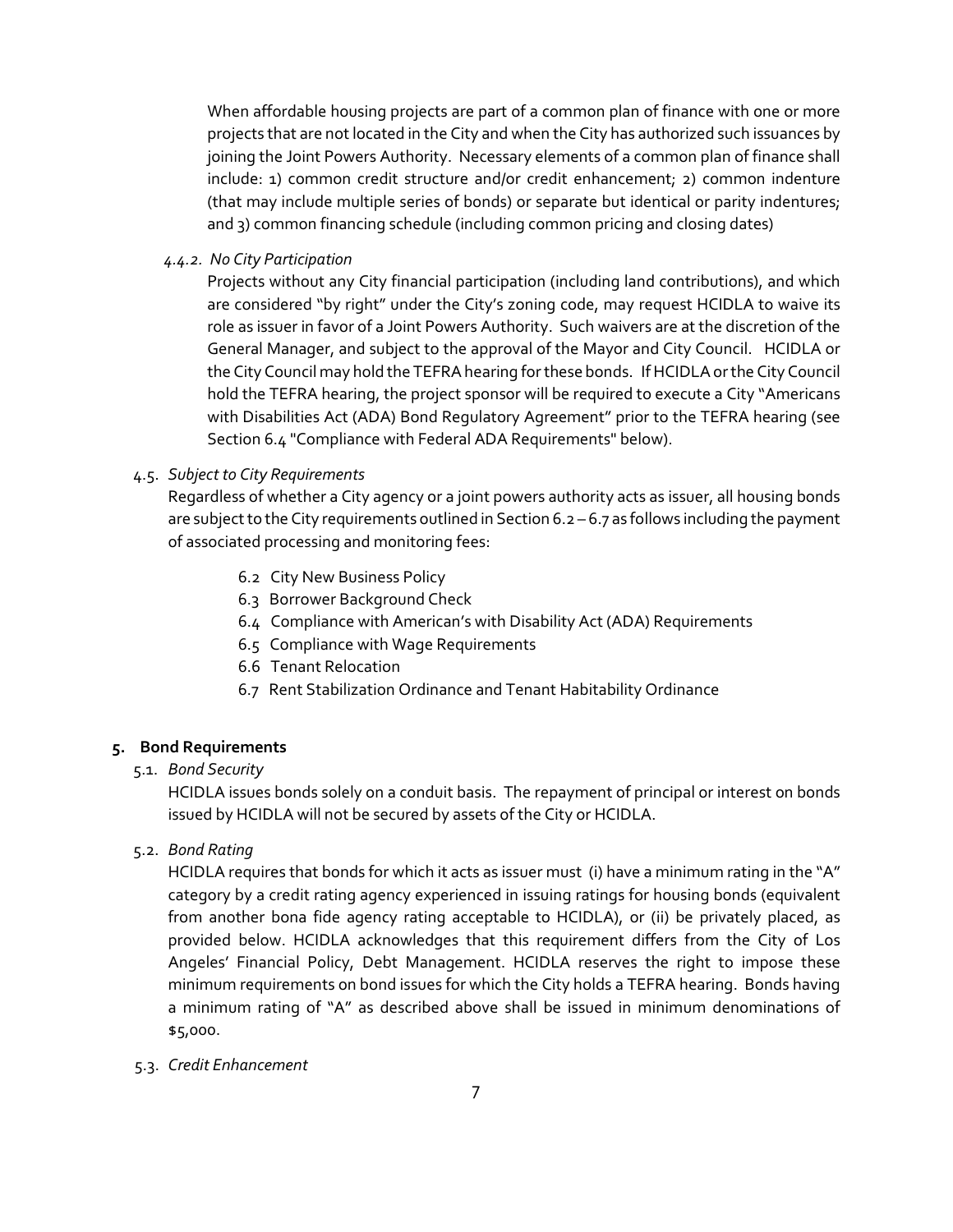Subject to City approval, Credit enhancement may take any form, including a letter of credit (LOC), credit enhancement guaranty, bond insurance, collateral pledge or other security sufficient to secure the minimum rating described above. The form of credit enhancement must be sufficient to meet the minimum rating criteria. The bond rating must be obtained before the closing of the bond issue.

#### 5.4. *Privately Placed Bonds*

Bonds that do not meet the minimum rating requirements shall be privately placed and subject to the following: (Could delete)

- *5.4.1.* There may not be more than one bond owner at any one time, or at HCIDLA's discretion, with minimum denominations of \$250,000.
- *5.4.2.* An institutional "accredited investor" or "qualified institutional buyer", as defined in the Securities Act of 1933, must purchase the bonds.
- *5.4.3.* All initial and subsequent purchasers must provide an investor letter in a form acceptable to HCIDLA wherein the investor acknowledges having sufficient knowledge and experience to evaluate the bond investment and wherein the investor waives any due diligence obligation on the part of the City.
- *5.4.4.* Any changes to the CDLAC Resolution regarding bond ownership, including transfers, must be approved by HCIDLA and CDLAC.
- *5.4.5.* The developer/owner must indemnify HCIDLA against any costs incurred by the City, including any lawsuit initiated by the bondholder or any other party, regardless of whether the City is negligent.
- *5.4.6.* Unrated bonds may not be issued to finance any portion of a continuing care retirement facility.
- *5.4.7.* The substantial user prohibition on municipal bonds does not allow a person who is a substantial user of a facility financed with qualified private activity bonds, or any person related to such a user, to receive tax-exempt interest income as a holder of those bonds. For projects with HCIDLA subordinate financing, the HCIDLA reserves the right to approve bond issuance where the proposed bond purchaser is the same entity or a related entity as the project owner.

#### 5.5. *Redemption provisions for Privately Placed Bonds*

A default under the loan agreement would not be defined as a bond default, even though full payments were not being made on the bonds. Redemption provisions would apply as follows:

- *5.5.1.* Bondholder would be free to work out a loan default situation with the current project owner or through foreclosure of the project and its sale to a new owner, while keeping the bonds and regulatory agreement outstanding.
- *5.5.2.* In the event a workout cannot be achieved, the documents would allow the bondholder to cause a mandatory redemption of the bonds through a deemed redemption mechanism.
- *5.5.3.* If the interest on the bonds ever were determined to be taxable, the Bondholder would have the right to cause a mandatory redemption.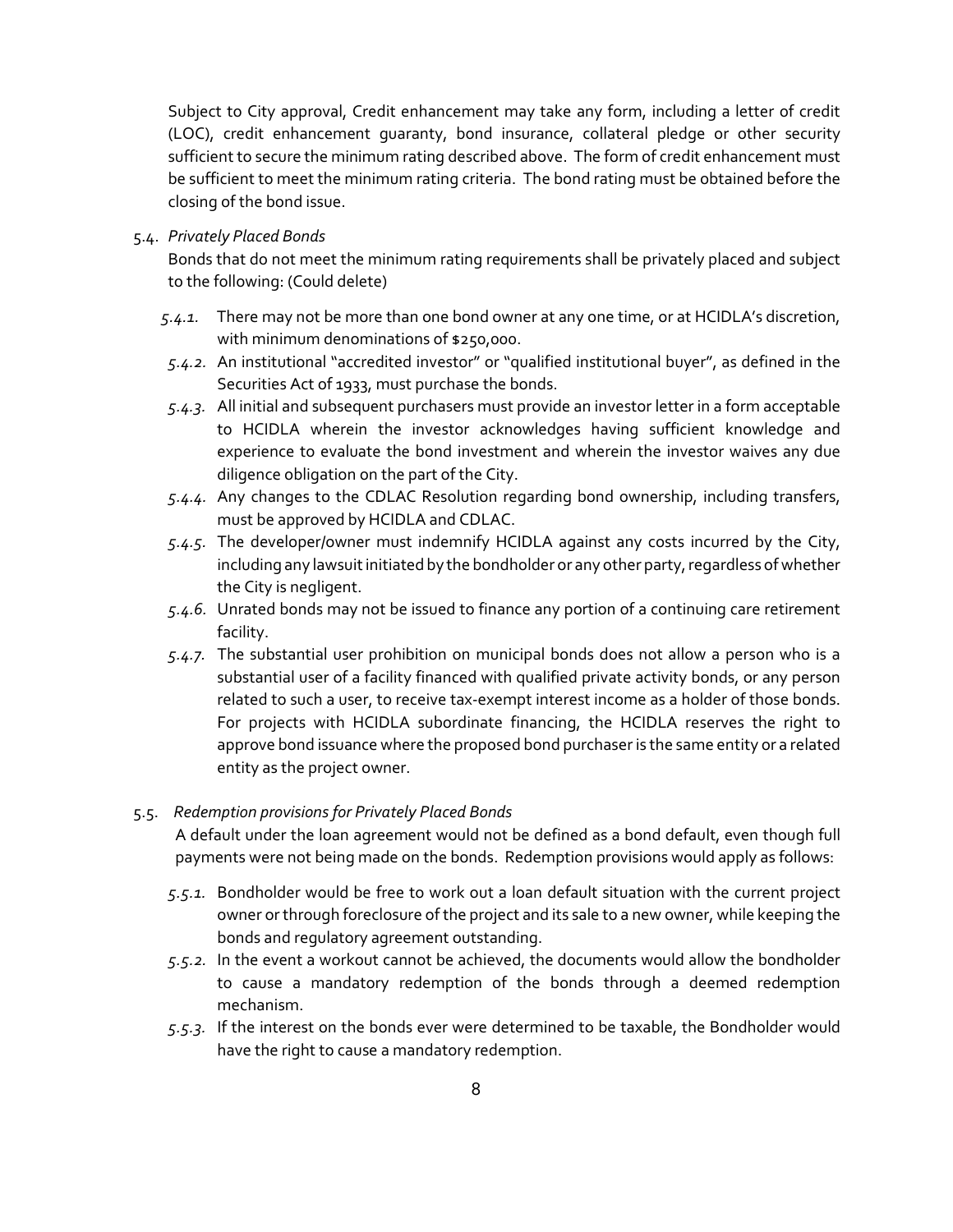#### 5.6. *Bond Transfers of Privately Placed Bonds*

Bond transfers may be allowed, with prior written approval from HCIDLA, and the subsequent purchaser must provide an investor letter, described in Section 5.4.3, above.

#### 5.7. *Alternative Bond Structures*

The General Manager of HCIDLA may, at his or her sole discretion, waive the Bond Requirements outlined herein. Alternative bond structure proposals will be reviewed and analyzed on a project-by-project basis and must meet the HCIDLA's public benefit requirements without added risk to the City. The HCIDLA will consider alternative bond structures if provided to HCIDLA for review in writing no less than 60 days prior to submitting the CDLAC application.

#### 5.8. *Affordability Requirements and Number of Affordable Units*

To be eligible for tax-exempt bond financing, projects must meet the income and rent restrictions required by CDLAC, currently requiring that a minimum of 10% of the units must have gross rents that are restricted at 30% to 50% of the area median income. In addition, federal law requires that the project meet one of the following: (i) at least 20% of the units in each project must be rented to or held available for rent to very low-income tenants (50% of median income, adjusted for household size) or (ii) 40% of the units in each project must be rented to or held available for rent to tenants at or below 60% of median income. Project rents must be structured to maximize competitiveness under the CDLAC affordability matrix. The City reserves the right to impose additional restrictions. Restricted units must meet the CDLAC requirements regarding unit size and comparability.

#### 5.9. *Term*

The term of the affordability requirement is the longer of: (a) 15 years from the date of 50% occupancy as included in the definition of the Qualified Project Period contained in the Internal Revenue Code of 1986, (b) as long as the bonds, or any refunding bonds, remain outstanding, (c) the date on which the project no longer receives assistance under Section 8 of the National Housing Act of 1937, (d) such period as may be required in the opinion of bond counsel to meet federal or state law, or (e) such period as may be required by CDLAC. The rent of "in-place" tenants at the conclusion of the required affordability period will continue to be governed by the applicable affordability restriction, to the extent required by state or federal law.

#### 5.10. *Income Limits*

Total household income for income-restricted units may not exceed 50% or 60% of the Area Median Income, as applicable, adjusted by household size, as set by the U.S. Department of Housing and Urban Development (HUD). These limits will be adjusted periodically when HUD adjusts the median-income standards it imposes.

#### 5.11. *Rent Limits*

The maximum rents for all the affordable units are adjusted based on the percentage increase in the HUD-determined median-income for Los Angeles County. These rents are based on a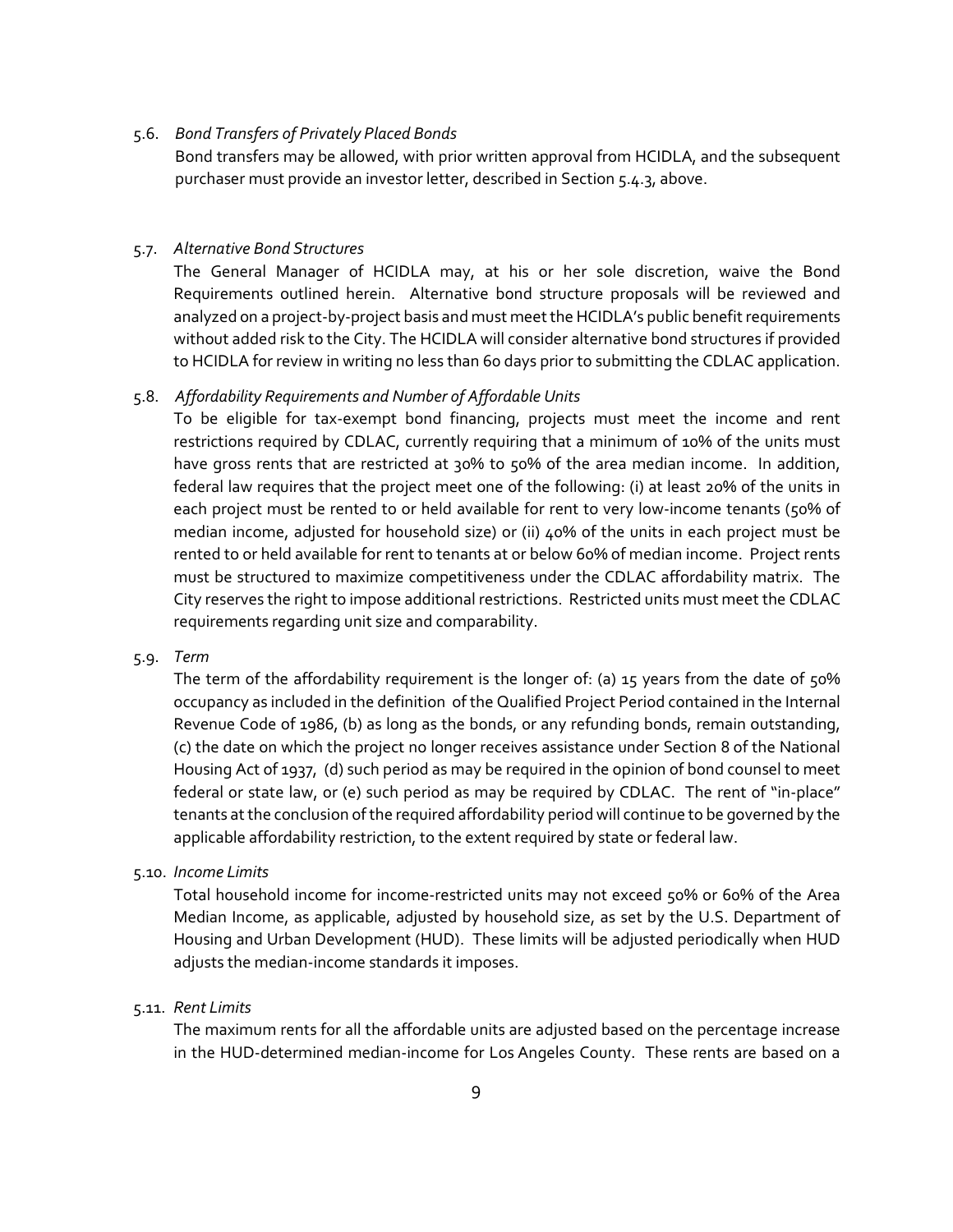formula using 1/12 of 30% of the appropriate income limits, assuming one person in a studio, two persons in a one-bedroom, three persons in a two-bedroom and four persons in a threebedroom unit. These assumptions differ for projects using LIHTC. In the event tax-exempt bonds are used with LIHTCs, the more restrictive rents shall apply.

#### 5.12. *Annual Certification of Tenant Income*

The project owner must certify tenant eligibility annually. If at the annual certification a tenant's income exceeds 1.4 times the current income limit for initial occupancy, the owner must rent the next available unit of comparable or smaller size to a new, income-eligible tenant. In projects that include market rate units, the owner may raise the rent of a unit occupied by an over-income tenant to market rents after the next available unit is occupied by a low-income or very low income household, as applicable, and be counted toward meeting the project's affordable unit requirements. The Borrower shall provide to HCIDLA and CDLAC as applicable: (i) a certificate of completion of Project construction or rehabilitation in form acceptable to HCIDLA; (ii) a certificate of continuing program compliance in form acceptable to HCIDLA based upon tenant initial income certifications and annual recertification in forms acceptable to HCIDLA; (iii) a certificate of CDLAC program compliance in a form acceptable to CDLAC; and (iv) a Borrower self-certification certificate in form acceptable to CDLAC. For additional information also see Exhibit A, Affordable Housing Post-Issuance Compliance Policies and Procedures.

#### 5.13.Enforcement of Bond Regulatory Agreements

HCIDLA shall have the authority under each bond regulatory agreement to enforce the terms thereof through actions for mandamus or other suit in law or in equity or such other actions as may be necessary to enforce the obligations of the borrower thereunder. Such enforcement may be subject to the requirements of federal lending programs administered by HUD. Such enforcement shall be at the sole expense of the borrower. CDLAC, as a third-party beneficiary of each bond regulatory agreement, shall have the right to enforce the CDLAC Requirements.

#### 5.14.Compliance with CDLAC Requirements

The resolution of CDLAC granting private activity volume cap to finance a Project (the "CDLAC Resolution") shall be attached to and fully incorporated by reference to each bond regulatory agreement in connection with the issuance of the City's bonds. CDLAC shall be an express thirdparty beneficiary of each bond regulatory agreement with the full power to enforce all requirements of the CDLAC Resolution (the "CDLAC Requirements"). HCIDLA shall have the obligation to monitor compliance with the CDLAC Requirements for the term thereof and shall submit to CDLAC a certificate of program compliance and Borrower self-certification certificate, as required by CDLAC. Each bond regulatory agreement shall require the Borrower to make such reports to CDLAC as shall be set forth in the CDLAC Resolution and other rules, regulations, and policies of CDLAC as they may be adopted and amended from time to time.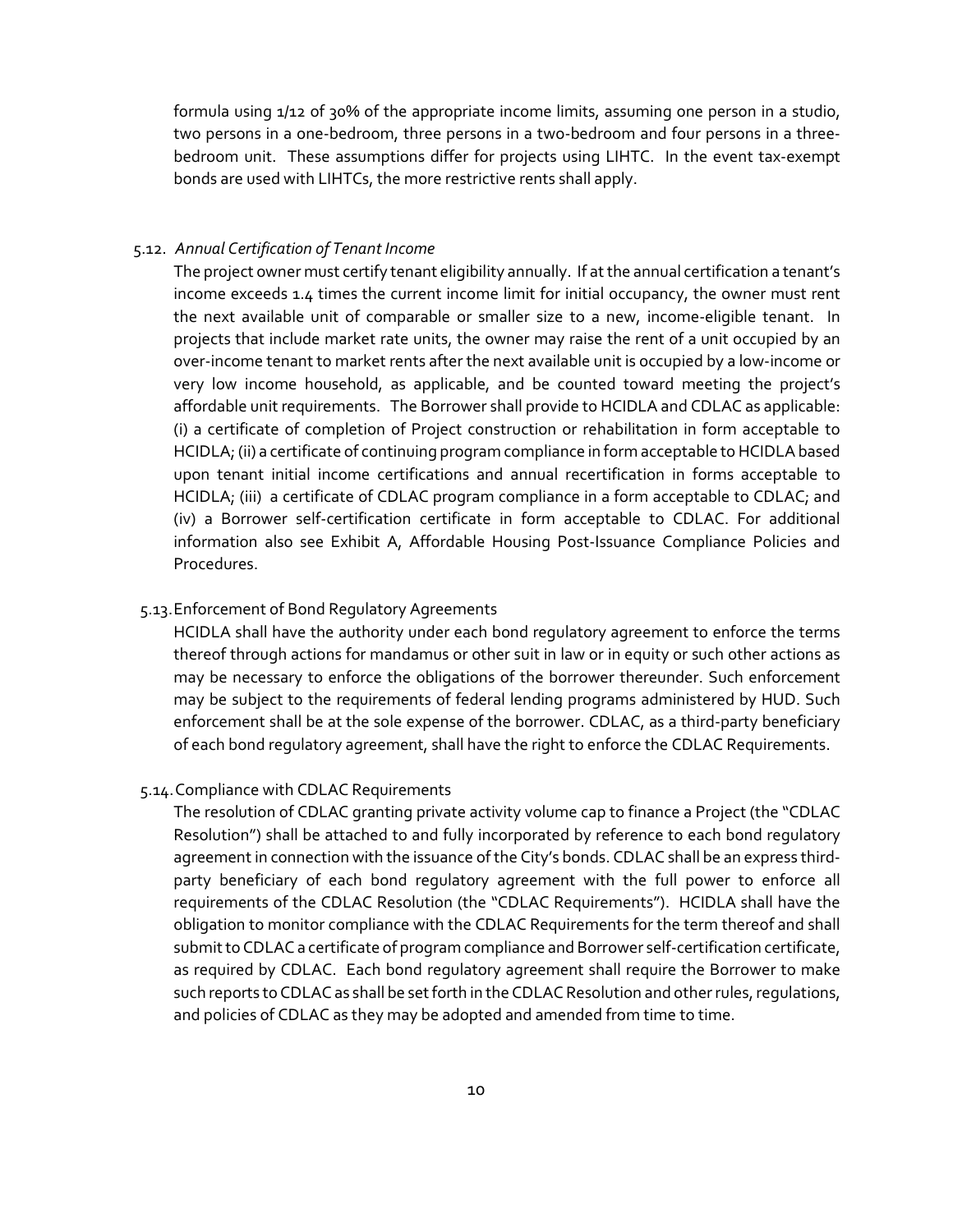#### 6. **City Requirements**

#### *6.1 Compliance with Federal, State, and Local Laws*

Any tax-exempt bond financed project located in the City – including projects funded by taxexempt bonds issued by any statewide issuer or Joint Powers Authority – must comply with all applicable laws and regulations of the United States of America, the State of California, and the City, including but not limited to, laws, regulations, and policies regarding health, safety, labor and employment, wage, hours, and licensing laws that affect employees.

#### *6.2 City New Business Policy*

Prior to the TEFRA hearing, the developer must comply with the City's New Business policy adopted by City Council on April 16, 2003 (CF99-1272). Per the City's New Business policy HCIDLA is authorized to prevent borrowers, their related entities, and other partnerships that have common general partners, from seeking a tax-exempt housing bond in the City of Los Angeles if the borrower is non-compliant with current City loan obligations. Noncompliance may include, but is not limited to, nonpayment of loan amount due, failure to complete a project on time, failure to abide by current regulatory and land use covenant agreements, having a City loan written off as uncollectible, and failing to correct any building deficiency noted by any governmental agency in a timely manner. An application is deemed ineligible to compete for funding if any member of the applicant's ownership entity has an interest in a current project or projects that is in monetary or non-monetary default.

#### *6.3 Borrower Background Check*

HCIDLA will conduct a background check review upon receiving a completed background check information from the project sponsor.

#### *6.4 Compliance with Federal American's with Disability Act (ADA) Requirements*

All residential projects financed with private activity bonds through the City or through any other program, service, or activity of the City shall be developed and the properties shall be maintained to comply with all applicable federal, state, and local requirements for access to individuals with disabilities. The bond regulatory agreement will contain language requiring compliance with Title II of the Americans with Disabilities Act.

#### *6.5 Compliance with Wage Requirements*

Projects developed with conduit bonds located in the City of Los Angeles must be developed in accordance with the City's Administrative Code Sec. 377, which requires use of prevailing wages on Public Works (Public Works) projects in accordance with California Labor Code §1770 et. Seq. The contractor is responsible for ascertaining and complying with all current general prevailing wage rates for crafts and any rate changes that occur during the life of the contract. Current wage rate information can be found at the California State Department of Industrial Relations web site[, http://www.dir.ca.gov/dlsr/statistics\\_research.html.](http://www.dir.ca.gov/dlsr/statistics_research.html)

#### *6.5.1 Projects with City Financial Participation*

Bond-funded housing projects that receive financial assistance from the City, including, but not limited to, cash assistance from the Affordable Housing Managed Pipeline (AHMP), Proposition HHH funds, City General Fund, and city land assets provided at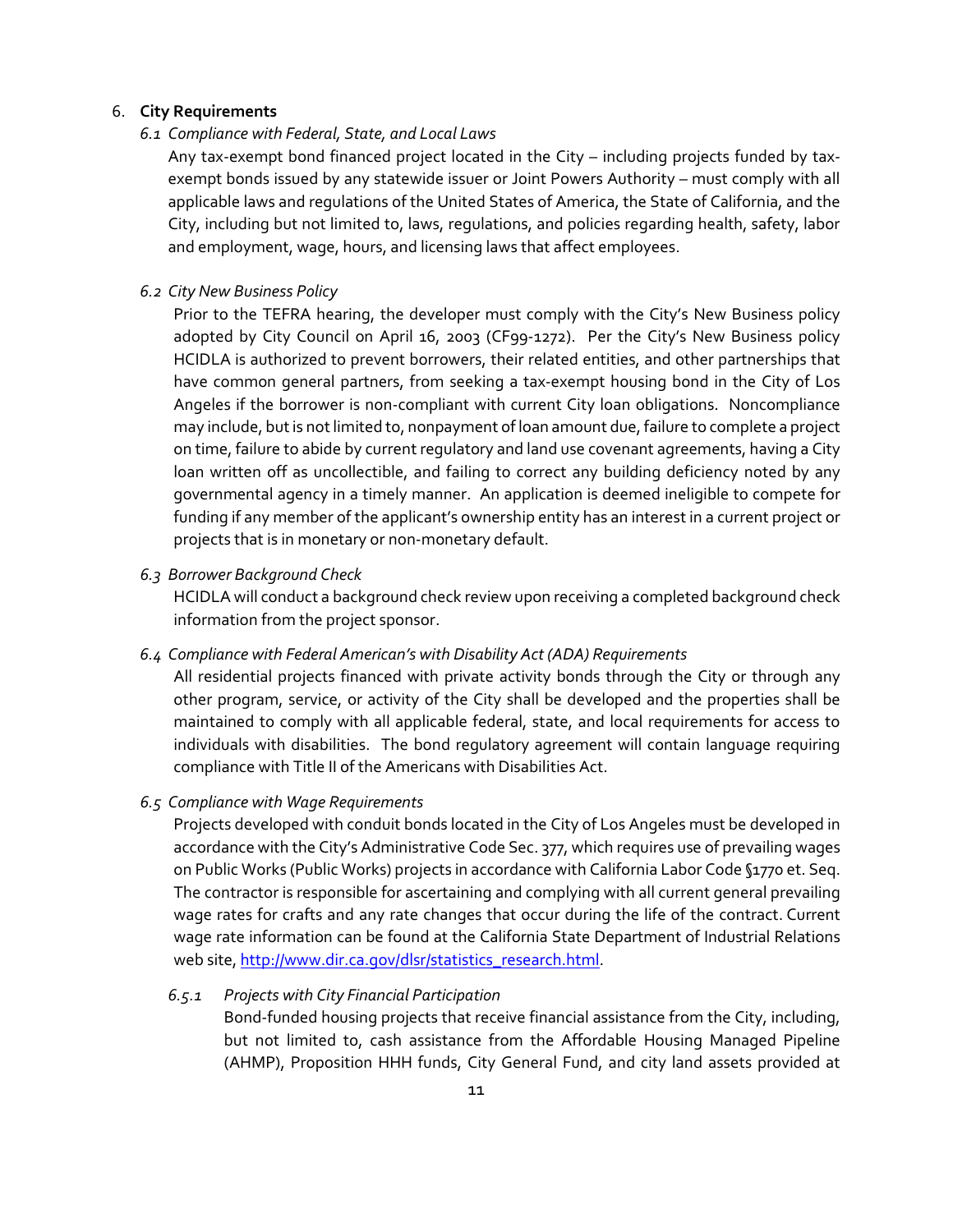below market value meet the definition of Public Works projects and are subject to prevailing wage construction requirements in accordance with the California Labor Code. Projects funded with funds from the Community Redevelopment Agency of Los Angeles (CRA/LA) Low and Moderate Income Housing Fund (LMIHF) are subject to prevailing wages in accordance with the CRA/LA prevailing wage policy. Projects developed with City General Funds are subject to the City's Living Wage Ordinance (Ord#172336) and minimum wage requirements (Ord#183612).

*6.5.2 Projects without City Financial Participation*

Department of Industrial Relations determinations have found that conduit bond financing in which the City does not provide financial assistance to the housing developer does not meet the definition of Public Works and are not subject to prevailing wage construction requirements.

#### *6.5.3 Projects assisted with Federal Funds*

Projects assisted with Federal funds (including but not limited to the HOME program, CDBG program, and FHA programs) are required to comply with the federal labor standards of the Davis Bacon Act (DBA).

#### *6.6 Tenant Relocation*

Any developer requesting multi-family housing bonds for a project that may result in the temporary or permanent displacement of tenants or businesses will be required to comply with applicable local, state, and federal relocation laws and accompanying regulations.

#### *6.7 Rent Stabilization Ordinance and Tenant Habitability Ordinance*

If applicable, all residential projects must comply with the City's Rent Stabilization Ordinance (see LAMC 151.00, etc seq.), and the Tenant Habitability Ordinance (see LAMC 152.00, et seq.).

#### *6.8 Occupancy Monitoring*

HCIDLA will monitor compliance with the affordability requirements as set forth in the bond documents and HCIDLA Post-issuance Compliance Policies and Procedures (Exhibit B).

#### *6.9 HCIDLA Review of Construction Expenditures*

HCIDLA, at its sole discretion, will enter into an intercreditor agreement or otherwise provide in the financing documents, provisions for disbursement of bond proceeds for construction costs. The documents will ensure that the HCIDLA construction compliance unit will review all construction costs prior to disbursement, for compliance with City requirements. HCIDLA has prepared a standard form of agreement that will be used in all projects; any deviations from the form will require the approval of HCIDLA staff and the City Attorney. HCIDLA may elect to use an outside consulting firm to monitor wage compliance. The fees shall be borne by the sponsor/ owner.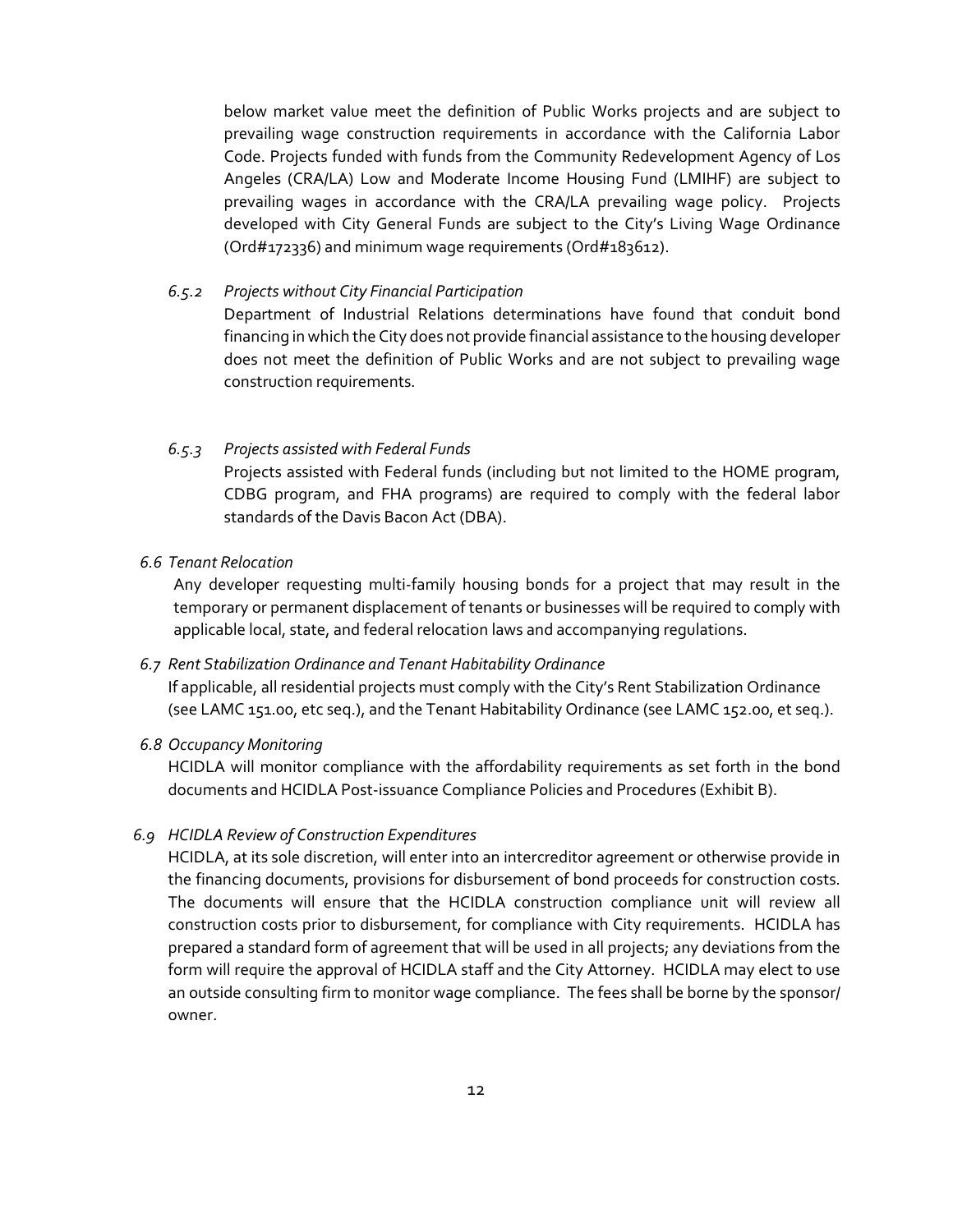#### *At the time of Intake Application, applicants must submit the following:*

- 6.9.1 A relocation summary, which includes a description of the intended relocation activities and an estimated relocation budget.
- 6.9.1.1 A tenant rent roll (residential and/or commercial), which includes the unit number, name, unit type and size, rent (including any Section 8 subsidies), and utilities paid by each tenant, including the total number of occupants in each unit, and tenant income.

#### *At the time of the submittal of the CDLAC application, the following must be submitted:*

6.9.2 A relocation plan prepared by a qualified third-party consultant. The relocation plan must reference all financing sources and the requirements for each, along with a relocation budget, which should be included in the total development costs. NOTE: No overincome tenants shall be required to move, even though the result may impact the loss of tax-credits.

#### 6.10.*Trustee/ Fiscal Agent Requirement*

HCIDLA will require the use of a Trustee or Fiscal Agent to disburse all bond proceeds. For each bond issuance, the trustee/fiscal agent selection will be made through a request for proposal solicited from a list of corporate trustees previously selected through a request for qualifications. Bond disbursements shall be outlined in an indenture of trust or similar agreement to be entered into by the selected trustee, the City and bond purchaser, if applicable.

#### 6.11.*Pricing Requirements for Projects Receiving HCIDLA Subordinate Financing*

The permanent period interest rate for privately placed bonds on projects receiving HCIDLA subordinate financing shall be within an acceptable market range compared with bonds in like amount, terms and conditions if such similar bonds were to be purchased directly by Fannie Mae or Freddie Mac (including forward delivery premium, if any).

6.12.Guaranty of Annual Issuer Fee and Consent, Approval, Transfer, Amendment, and Waiver Fee As a condition to issuance of bonds, the City shall require a guaranty of the City's Annual Issuer Fee and Consent, Approval, Transfer, Amendment and Waiver Fee, described in Sections 11.4 and 11.7 below pursuant to a guaranty agreement and executed by a guarantor, each acceptable to the City.

#### **7. Closing Requirements**

The Department requires delivery of the following items prior to the issuance of the Bonds:

7.1. HCIDLA will accept a Ready-to-Issue letter in–lieu of building permit as a condition of closing. The letter shall be issued by the City of Los Angeles Department of Building and Safety (LADBS).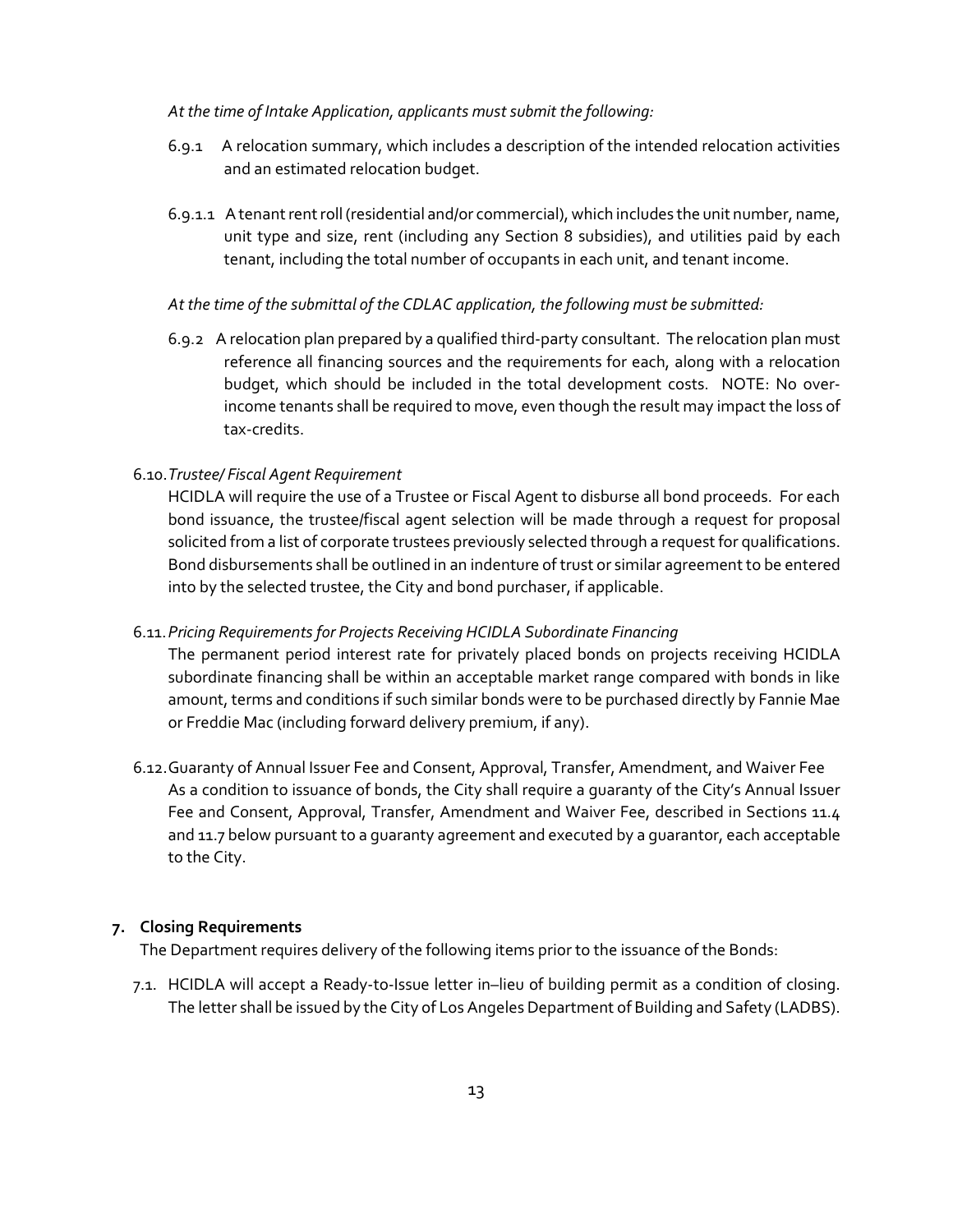- 7.2. An executed construction or rehabilitation contract that encompasses all major components of the construction or rehabilitation of the project.
- 7.3. All financing for the acquisition, rehabilitation, and construction of the project shall be in place and available; all necessary documentation shall have been entered into; and there shall be no contingencies for funding other than the normal and standard requirements relating to dutiful progress of the project. So-called "dry closings" will not be allowed.
- 7.4. Deposit and Commitment to Pay Fees: Acknowledgement wherein the applicant agrees to pay all the issuer's costs related to the financing, including all third party costs and costs of issuance, in addition to any deposit amounts.
- 7.5. The developer shall indemnify HCIDLA for all costs or liabilities related to the proposed bond transaction, including an indemnification for hazardous materials on the project site. Under no circumstances will fees be refundable if the developer decides not to proceed with the transaction.

# **8. Special Financing**

HCIDLA may, from time to time, develop special programs to meet particular housing needs (e.g., pooled financings for earthquake recovery, etc.). At such time as these programs are developed, HCIDLA may promulgate regulations to govern the implementation of the special programs and if applicable subject to Council and Mayor for approval.

#### **9. Recapitalization of Existing Affordable Housing**

Projects proposing to apply for tax-exempt bonds that include existing subordinate financing from the City (i.e., HCIDLA, CRA) must comply with the HCIDLA's Recapitalization Policies (CF# 16-0085 Adopted Feb 3, 2016). These policies outline the underwriting parameters to be followed when proposing to recapitalize an existing affordable housing development.

#### **10. Transfers of Ownership**

HCIDLA reserves the right to approve any voluntary change in ownership (i) that results in a transfer of 50% or more of the total equity interests in a borrower or (ii) that results in a transfer of any general partner or managing member interest in the borrower. Such approval to transfer ownership shall be at the discretion of HCIDLA and, lacking any specific requirement or directive to the contrary, shall not require the approval of the Mayor and City Council. Transfers made by a limited partner tax credit investor to its affiliates are exempted from this requirement.

In addition, the current borrower must not be in default under the bond documents; the purchaser must also not be in default according to the City's Business policy; and satisfactory evidence must be presented to the City that the purchaser has at least three years' experience in the ownership, operation, and management of affordable rental housing.

#### 10.1. *Managerial Review*

HCIDLA shall review management practices of the applicant's current and previously-owned properties. Any applicant (including individuals within an ownership group) whose currently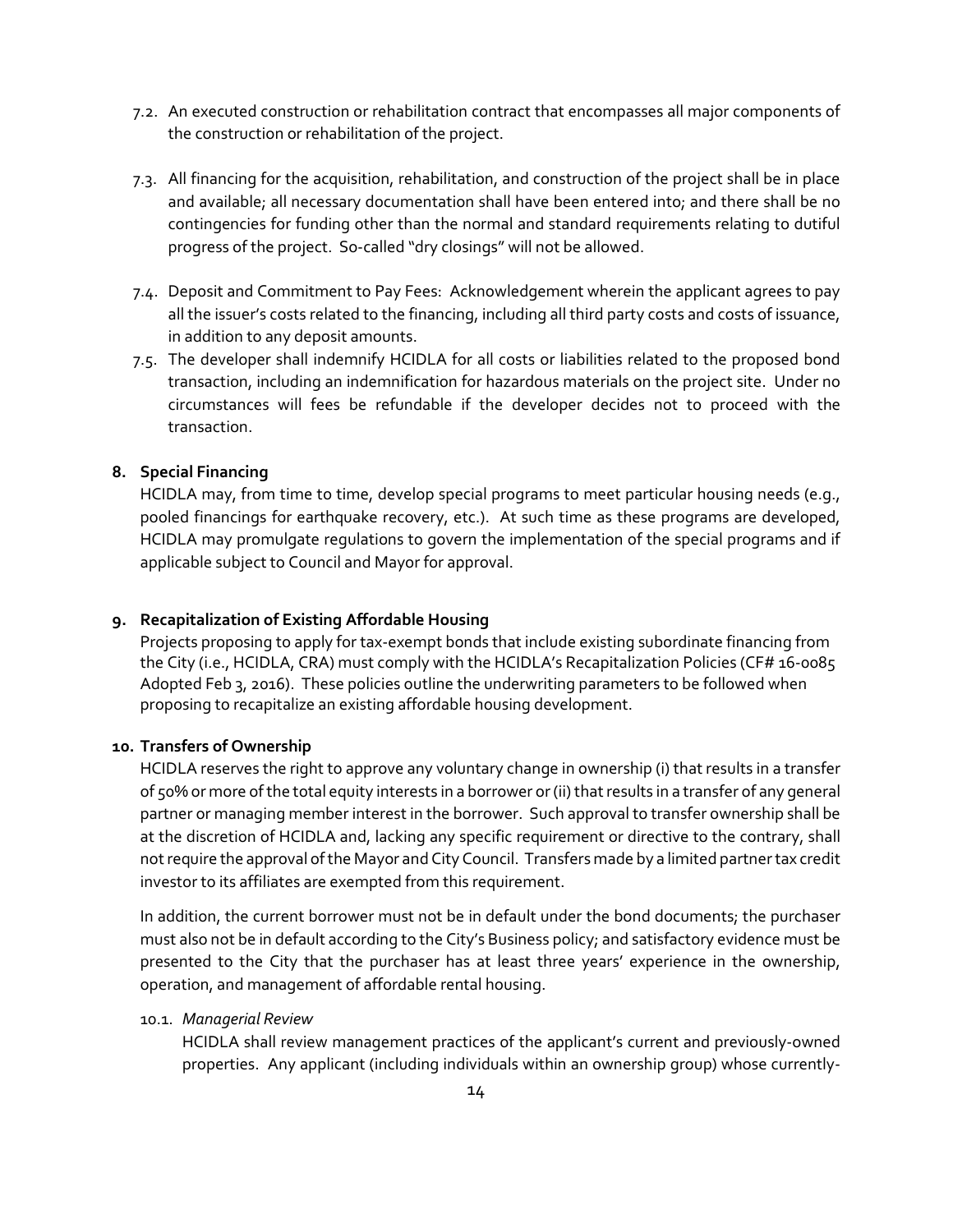owned properties have been found by City inspection to have deficiencies that have not been resolved within the time frame prescribed by the Systematic Code Enforcement Program (SCEP) or other governmental housing inspection programs, including but not limited to the City of Los Angeles Department of Building and Safety (LADBS), Office of the City Attorney, the Housing Authority of the City of Los Angeles (HACLA), the City of Los Angeles Fire Department (LAFD), or the Los Angeles County Health Department. HCIDLA may initiate additional inspections as needed to verify the findings.

10.2. *Non Approved Ownership*

Any applicant (including individuals within an ownership group) involved in previously or currently-owned properties that indicate a pattern of deficiencies may not assume ownership of any bond financed project.

HCIDLA shall review financial statements and credit histories of the proposed owner or all individuals within an ownership entity. Applicants whose financial statements do not meet with the City's satisfaction may not assume ownership of a bond-financed project.

#### **11. Fees and Expenses**

#### 11.1. *Borrower's Agreement*

At initial approval of the application and notification to the applicant, the applicant must agree, in writing, to pay all costs of issuing the bonds, including all fees of the issuer in the amounts and at the times indicated below. Such costs, to the extent incurred, must be paid whether or not the bond issue closes. For pooled issues, borrowers shall pay their equitably distributed pro rata share of all costs.

# 11.2. *Costs of Issuance*

Borrowers shall pay all costs of issuance at bond closing, including, but not limited to, fees of bond counsel, underwriter, trustee and financial advisor, as well as rating fees. Only 2% of the proceeds of a tax-exempt bond issue may be used to pay costs of issuance. Costs in excess of 2% must be paid from other sources secured by the developer including, potentially, the proceeds of taxable bonds.

#### 11.3. *Initial Issuer Fee*

Borrowers shall pay an initial issuer fee of 25 basis points (0.25%) of the bond amount. This fee is paid at the bond closing and covers HCIDLA's administrative costs as Issuer.

#### 11.4. *Annual Issuer Fee*

During the construction period, the Borrower shall pay an annual issuer fee in arrears of 12.5 basis points (0.125%) of the original principal amount of the Bonds. Upon completion of construction, and conversion of financing to permanent, the Borrower shall pay in arrears an issuer fee that is the greater of 12.5 basis points (0.125%) of the permanent principal amount of the bonds as of the conversion date, or \$2,500 annually. The fee must be paid so long as the bonds remain outstanding.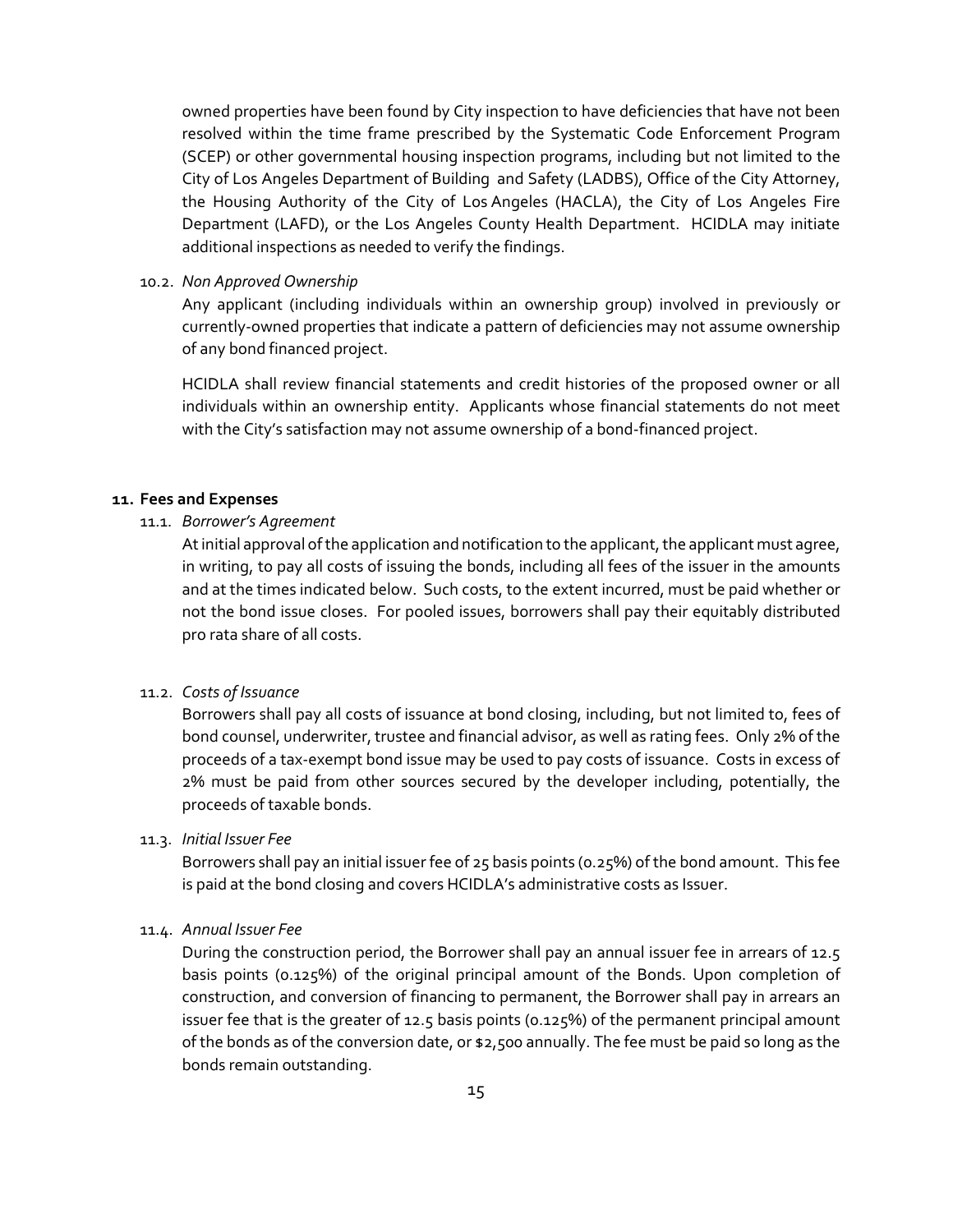#### 11.5. *Application Processing Fee*

A non-refundable fee of \$3,000 must accompany each application. This fee shall apply for all applications, irrespective of the issuer.

11.6. *TEFRA Hearing Fee*

The applicant shall pay a minimum \$3,000 per project for the TEFRA notice publication and hearing.

#### 11.7. *Consent, Approval, Transfer, Amendment, and Waiver Fee*

HCIDLA will charge a processing fee equal to the greater of \$5,000 or .125% of the permanent principal amount of the relevant bond issue for any consent, approval, transfer, amendment, or waiver requested of the City.

#### **12. The Bond Finance Team**

The City selects, at its sole and absolute discretion, the bond financing team (Bond Team) to be utilized by HCIDLA through a Request for Qualifications (RFQ) process, including bond counsel, cobond counsel (if any), disclosure counsel (if any), issuer's counsel, Municipal Advisor, trustee, and investment banker. The City, through HCIDLA, from time to time, shall promulgate policies regarding the selection of its finance team. The project sponsor may, at its own expense, add additional members to the finance team to represent its interests. The City requires the use of a trustee for all bond financings. Bond counsel, co-bond counsel, independent municipal advisor, trustee, and investment banker are chosen through an RFQ process approved by the Mayor and City Council. The Office of the City Attorney conducts a separate RFQ process for the selection of the bond counsel and co-bond counsel, if necessary.

#### **13. Departmental Review and Procedures/Timetable**

All projects seeking bond financing or significant modifications to existing bond financings are subject to departmental review. Projects must submit an application for review. Upon successful review and initial approval of the application, financing of the project will be contingent upon, as required, payment of fees and expenses, adoption of an inducement resolution by HCIDLA's General Manager, TEFRA hearing, adoption of a bond resolution by City Council with the Mayor's concurrence, submittal of an application to CDLAC, and award of a bond allocation from CDLAC. The following outlines the procedural steps from application to closing for a bond-financed transaction. Applications may be received on an ongoing basis at the discretion of HCIDLA according to the criteria below. Applicants shall submit a separate application for each project.

#### 13.1. *Intake Application*

HCIDLA requires the intake application and all required documents be submitted 60 days prior to the CDLAC application deadline. During this review period, HCIDLA has no obligation to initiate or conclude any discretionary action regarding the bonds, including project inducement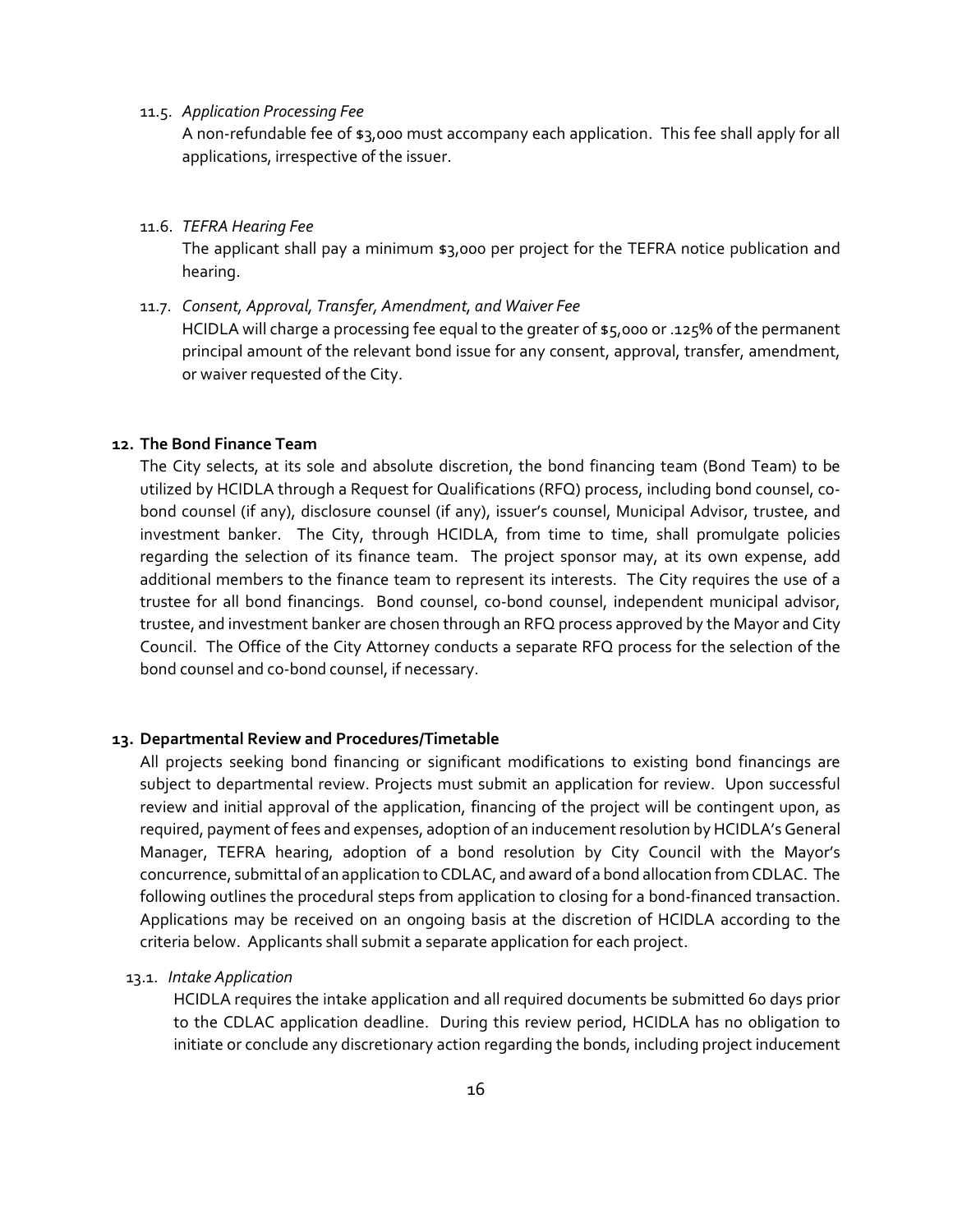or TEFRA hearings. Upon completion of its review, HCIDLA will notify the applicant of its initial approval and intent to proceed with the financing; or of its disapproval of the application.

13.2. *Background Review*

During the Intake review period, the HCIDLA will conduct a background check based on the information provided to determine if there are any outstanding violations with each compliance program. The background check includes a review of compliance with City loan repayments, regulatory agreement compliance, Rent Registration or SCEP fees due, financial statements, unpaid property taxes, lapsed insurance or outstanding cited habitability violations, and/or if the property is in any of the City's compliance programs due to unabated habitability violations (i.e., REAP). Failure to disclose all applicable properties may result in disqualification of the application.

#### 13.3. *Meetings of the Staff, Finance Team and Development Team*

HCIDLA may require that the applicant and relevant members of the development team meet with Department staff and/or the finance team to review the application.

#### 13.4. *Inducement Letter*

The Inducement letter demonstrates the City's intent to issue bonds for the project. After the initial approval, staff recommends approval by the HCIDLA's General Manager. The Inducement letter allows for the reimbursement of eligible costs, incurred no earlier than 60 days prior to the date of the inducement, to be paid or reimbursed with the proceeds of tax-exempt bonds. The final and executed Inducement Letter is delivered to the applicant.

#### 13.5. *TEFRA Hearing*

After initial approval, the TEFRA hearing shall be noticed and scheduled. A notice of the TEFRA hearing must be published 14 days (or such other time period as shall be required by applicable federal tax law) prior to the scheduled hearing date. The TEFRA hearing may occur concurrently with the adoption of the bond resolution. HCIDLA staff may prepare the TEFRA notice for publication, but the notice shall be reviewed by HCIDLA counsel and bond counsel. The TEFRA approval will be processed by HCIDLA with the assistance of the respective City Council Office.

#### 13.6. *CDLAC Application Review and Evaluation*

HCIDLA requires submittal of the CDLAC application(s) 30 days prior to the CDLAC submission deadline. Applications should be submitted in substantially final form so that HCIDLA staff may begin to review. Applications should be finalized no later than 10 days prior to submittal to CDLAC, in order to complete the process of inducement approval by the General Manager of HCIDLA, and obtaining Mayor and City Council authorization to adopt the TEFRA resolution and TEFRA hearing minutes. Applications not requiring CDLAC approval must be submitted at least 120 days prior to the desired bond closing date.

#### 13.7. *Additional Time for Refunding*

The default analysis that is required of default refunding applications will add an additional 20 days to the application review period. No such time periods are guaranteed. The above periods are minimums subject to change.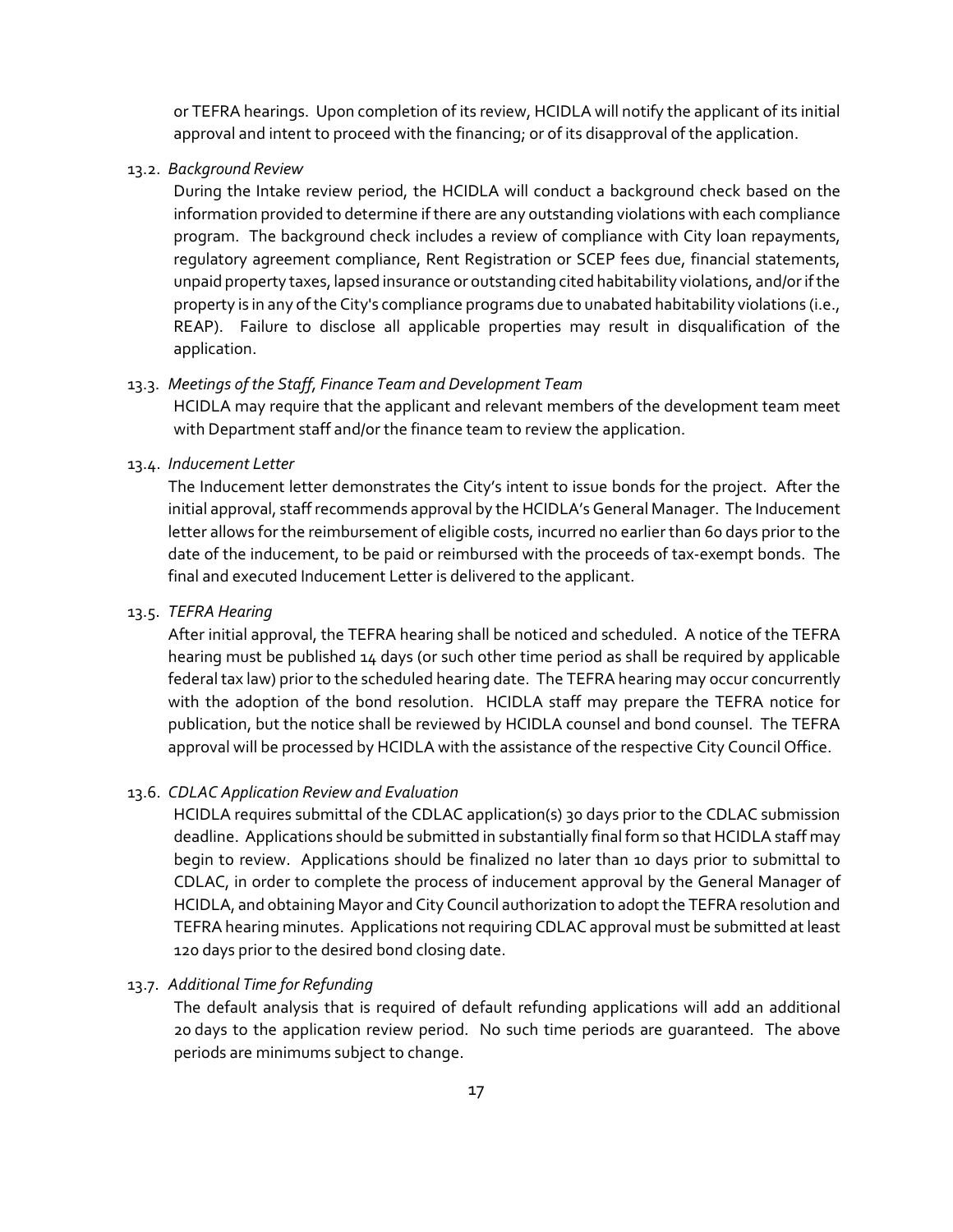#### 13.8. *Deposit and Commitment to Pay Fees*

Upon notification to applicant of HCIDLA's initial approval, the applicant will be required to acknowledge and agree to pay all the issuer's costs related to the financing, including all third party costs and costs of issuance, in addition to any deposit amounts. The developer shall further indemnify HCIDLA for all costs or liabilities related to the proposed bond transaction. Under no circumstances will fees be refundable if the developer decides not to proceed with the transaction.

#### **14. Preparation and Submittal of the CDLAC Application**

New-money tax-exempt private activity bond issues (except 501(c)(3) issues) require application to, and allocation from, CDLAC. The application to CDLAC is from HCIDLA, not the applicant or the project sponsor. Therefore, while the developer may prepare the draft application, it must be completed to the satisfaction of and reviewed by HCIDLA before submittal. In order to submit the application, the following must be completed:

- 14.1. A completed CDLAC application (plus required copies) must be submitted to HCIDLA at least 30 days prior to the relevant CDLAC application deadline.
- 14.2.The CDLAC application must be reviewed and approved by HCIDLA.
- 14.3.All previously required fees must have been paid and submitted, including:
	- 14.3.1. A deposit amount required by CDLAC, currently in the amount of one-half of one percent (0.5%) of the allocation amount requested. The deposit shall be delivered to HCIDLA as a cashier's check payable to the City of Los Angeles.
	- 14.3.2.The CDLAC filing fee (currently in the amount of \$1,200) made payable to CDLAC.
	- 14.3.3. Where applicable, an initial filing fee for supplemental awards (currently in the amount of \$600) made payable to CDLAC.

#### **15. Document preparation and approval (including bond resolution)**

Bond counsel and HCIDLA may begin work on bond documents after the bond allocation has been approved and received from CDLAC. If approval from CDLAC is not required, bond counsel and HCIDLA may begin work on the bond documents, at the sole and absolute discretion of HCIDLA, after initial approval of the application and after the agreement to proceed (including any required fee) has been received from the developer. No deemed consent is given for any document amendment. Subsequent amendments may require Mayor and City Council approval (as determined by the issuer's counsel) and consistent with Article 6.4 Section 11.27.40.1 of the Administrative Code.

#### **16. Scheduling and Approval of the Bond Resolution**

The transaction may not close without the adoption of the bond resolution by the City Council and concurrence of the Council action by the Mayor consistent with Article 6.4 Section 11.27.40.1 of the Administrative Code. Bond counsel prepares the bond resolution with review by issuer counsel. The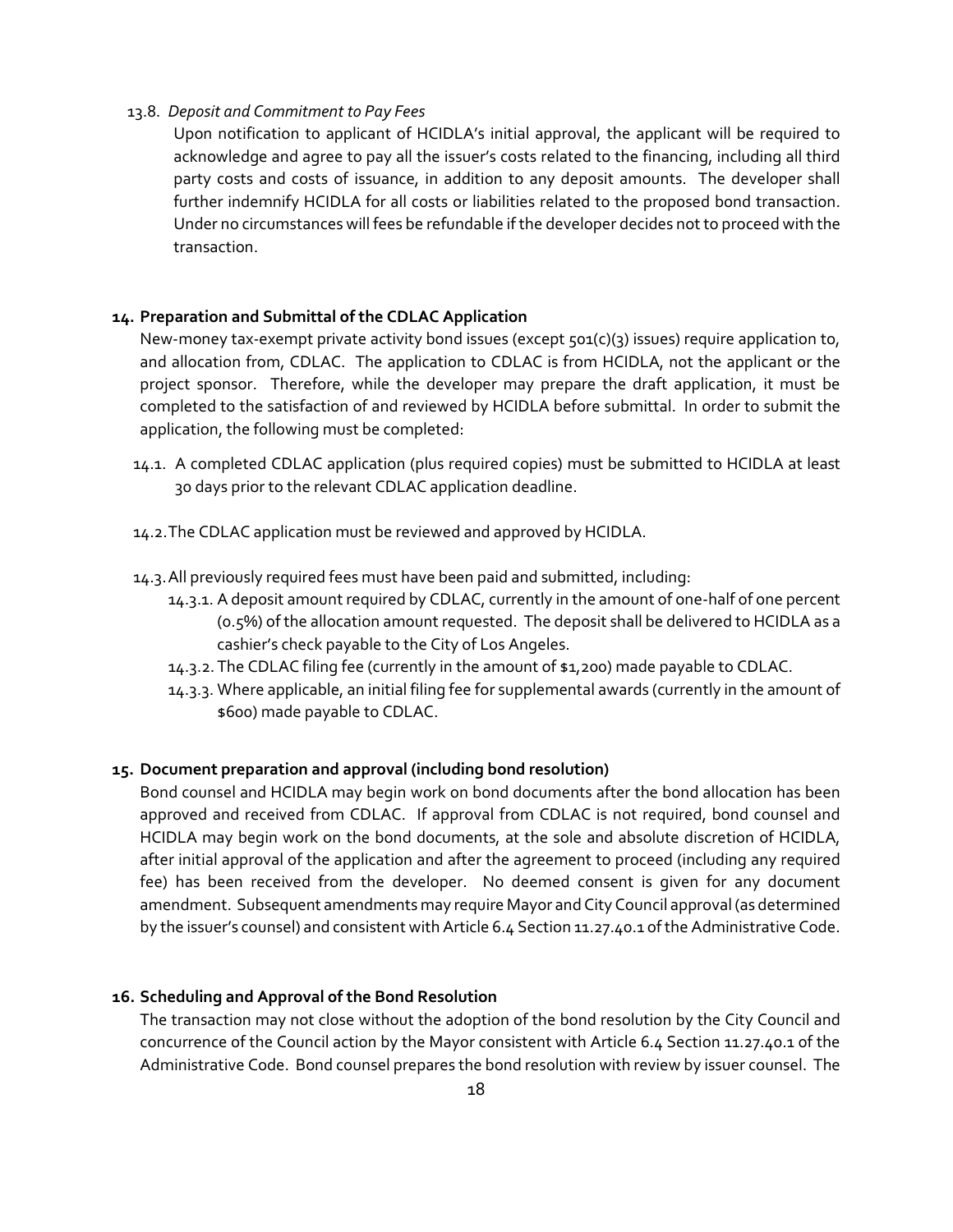bond resolution is adopted, and the bond documents are approved concurrently by the City Council with the concurrence of the Mayor. The CAO will review any disclosure documents involved in a public or private offering. In order for any resolution to be approved by City Council, the following must occur:

- 16.1. Resolutions must be submitted by the respective Council Office to the Housing Committee of the City prior to consideration by the full City Council. If the resolution under consideration is the final bond resolution, commitments from credit enhancers or bond purchasers and substantially final bond documents must be provided to HCIDLA prior to this date. The process will not begin until HCIDLA receives the allocation.
- 16.2. Upon approval by the Housing Committee, the resolution will be forwarded to the City Council and Mayor for consideration and approval. Approvals by the Housing Committee, City Council, and Mayor may, depending on their schedules, require approximately eight to ten weeks, subject to the approval of the final bond documents by the City Attorney's office before the issuance of the bonds. If the financial structure is substantially modified, HCIDLA shall seek Mayor and Council approval for the modification.
- 16.3. *Expedited Bond Closing*.

Upon HCIDLA approval, HCIDLA may expedite the preparation of bond documents and bond resolution approval process. After submittal of the CDLAC application and after the proof of TEFRA deadline, HCIDLA may begin the preparation of bond documents and bond resolution transmittal process simultaneously with the CDLAC review process and pending a CDLAC allocation. HCIDLA will require an upfront payment of the Initial Issuer Fee ("deposit"). If the resolution under consideration is the final bond resolution, commitments from credit enhancers or bond purchasers and substantially final bond documents must be provided to HCIDLA prior to this date. The Sponsor shall agree to accept the terms outlined in the application and in the draft bond documents to be true and correct, and shall agree that if the terms that have been presented to the Mayor and City Council are materially modified, the expedited request is forfeited, and changes may cause a delay in closing. Nullification of the expedited process will result in a loss of the deposit.

#### 16.4. *Bond Sale and Closing*

Except as provided below, the following may occur, in the approximate order presented, only after the City Council adopts the bond resolution and approves the bond documents and the Mayor concurs with the Council action:

- Mail the Preliminary Official Statement (POS)
- Bond Pricing
- Pricing call with the underwriter, HCIDLA staff, independent municipal advisor, and borrower. Final pricing occurs with the concurrence of HCIDLA.
- Bond Purchase Agreement (BPA)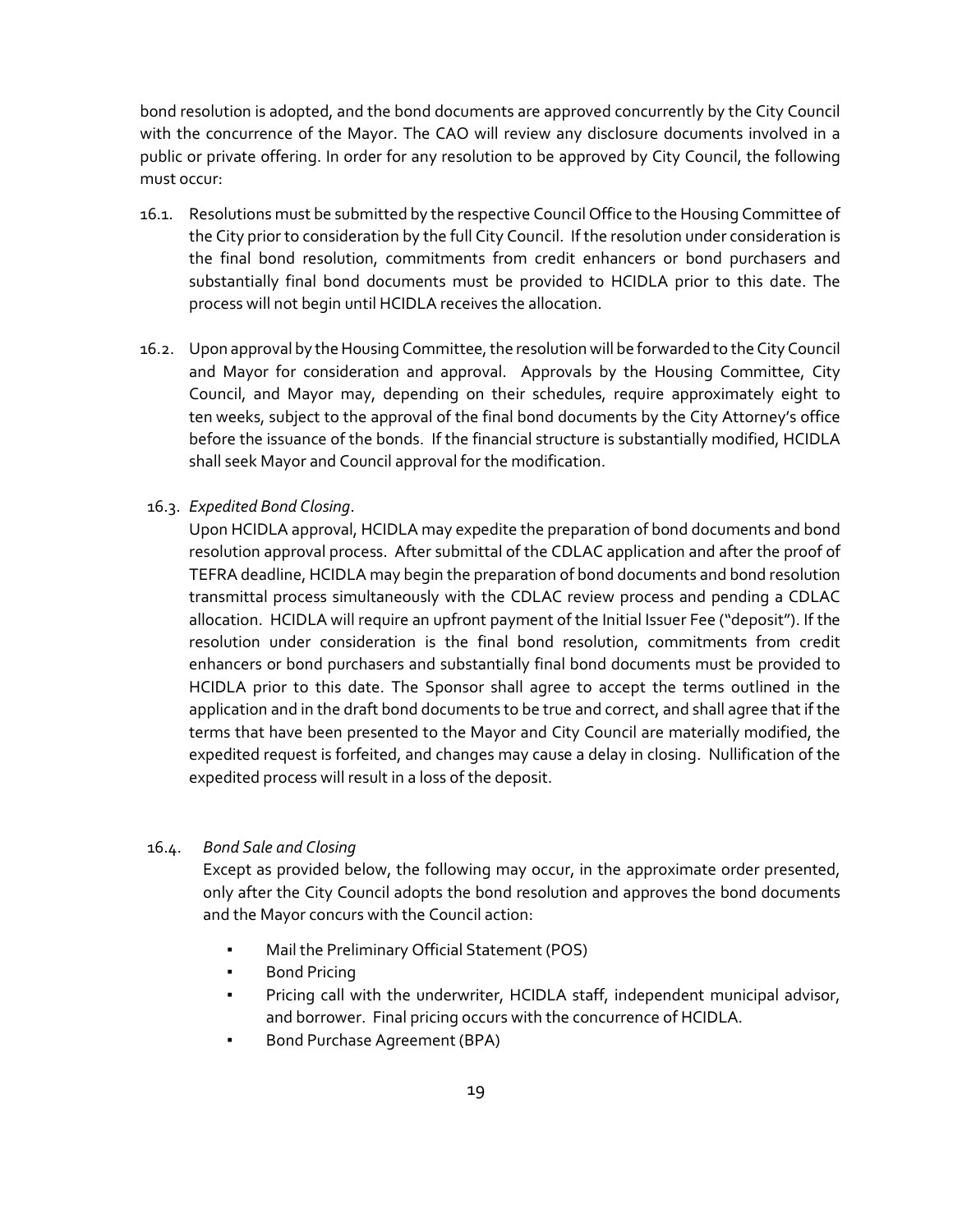- Following pricing, the BPA is executed by HCIDLA, the borrower, and the underwriter.
- Pre-closing
- The parties should allow approximately five business days to obtain the required City approvals and signatures.
- *16.4.1 Closing*

In order to effect a closing of an issue of bonds, HCIDLA requires: (i) funding of the bonds in an amount sufficient to constitute an issuance of the bonds for federal tax purposes; (ii) expenditure of such funds for capital costs; (iii) recordation of a regulatory agreement consistent with the program requirements stated herein; and (iv) payment of all costs of issuance of the bonds, from a source other than bond proceeds.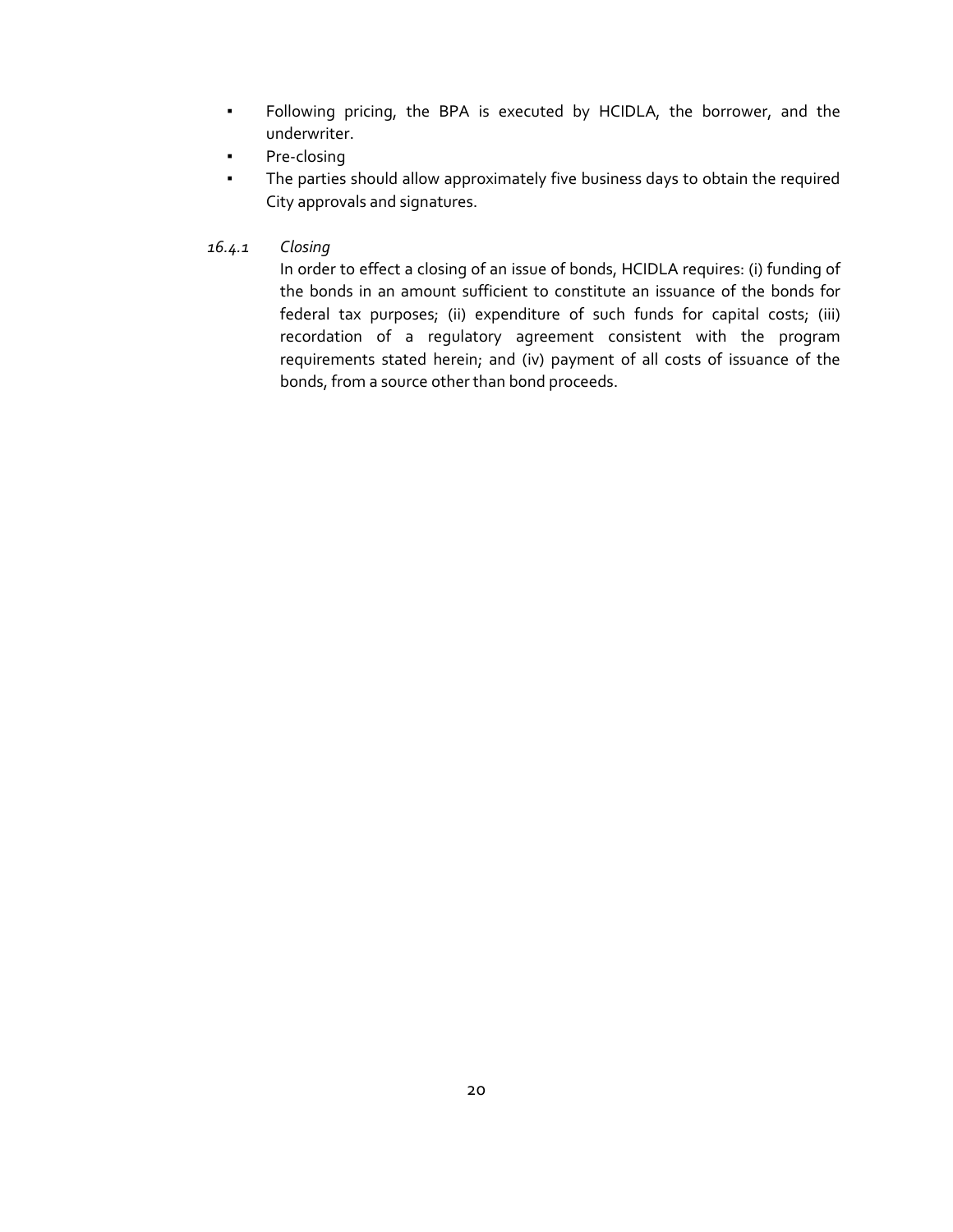# EXHIBIT A

## **HCIDLA OUTSIDE ISSUER GUIDELINES**

The City ofLos Angeles (City) generally requires that all Qualified Residential Rental Projects (QRRP) in the City issue bonds through the Los Angeles Housing + Community Investment Department (HCIDLA). However, under the special circumstances and subject to the conditions described below, HCIDLA may allow outside issuers to issue tax-exempt multifamily bonds for projects located in the City ofLos Angeles.

#### I. **Special Circumstances**

Projects for which HCIDLA has already committed to providing gap financing (e.g., certain projects that are on City land or for which the City has issued a Request for Proposals or Request for Qualifications seeking developers), may request their QRRP debt to be issued through an outside issuer if, after accounting for lost program revenue, doing so will result in significant savings for the City. In such cases, the borrower is responsible for presenting these savings to HCIDLA, in the form of proforma models and cash flow projections, as requested. These projections must demonstrate that, after a diligent search, there are no financing options involving the City as issuer that offer comparable cost savings for the City. The City's vetting process for any proposal proposing to use an outside issuer is rigorous, and HCIDLA will err on the side of City issuance when the overall benefit to the City of using an outside issuer is in doubt.

As a matter of policy, independent projects are not eligible to pursue QRRP financing from an outside issuer.

Notwithstanding the foregoing, under other extraordinary circumstances (e.g., the City's capacity to issue conduit bonds on behalf of projects is somehow impaired), HCIDLA may allow outside issuers to issue tax-exempt multifamily bonds in the City of Los Angeles, subject to the HCIDLA General Manager's written consent.

#### **II. Conditions of Consent**

The following special conditions are applicable to all prospective outside issues:

- A. Execute the City's accessibility covenant and attach it to each conduit bond regulatory agreement (the "Conduit Bond Regulatory Agreement");
- B. Pay the annual monitoring fee to the City for monitoring the initial production and ongoing occupancy ofthe accessible housing units and the accessible housing development;
- C. Monitor and ensure compliance with the project's affordability, conditions ofthe development, and other local, state (including CDLAC ), and federal requirements, consistent with obligations as a conduit bond issuer, by encumbering each property with a conduit bond regulatory agreement;
- D. The outside issuer and borrower must agree to incorporate HCDILA's key regulatory restrictions (including Area Median Income, Long-Term Affordability, Accessible Housing Program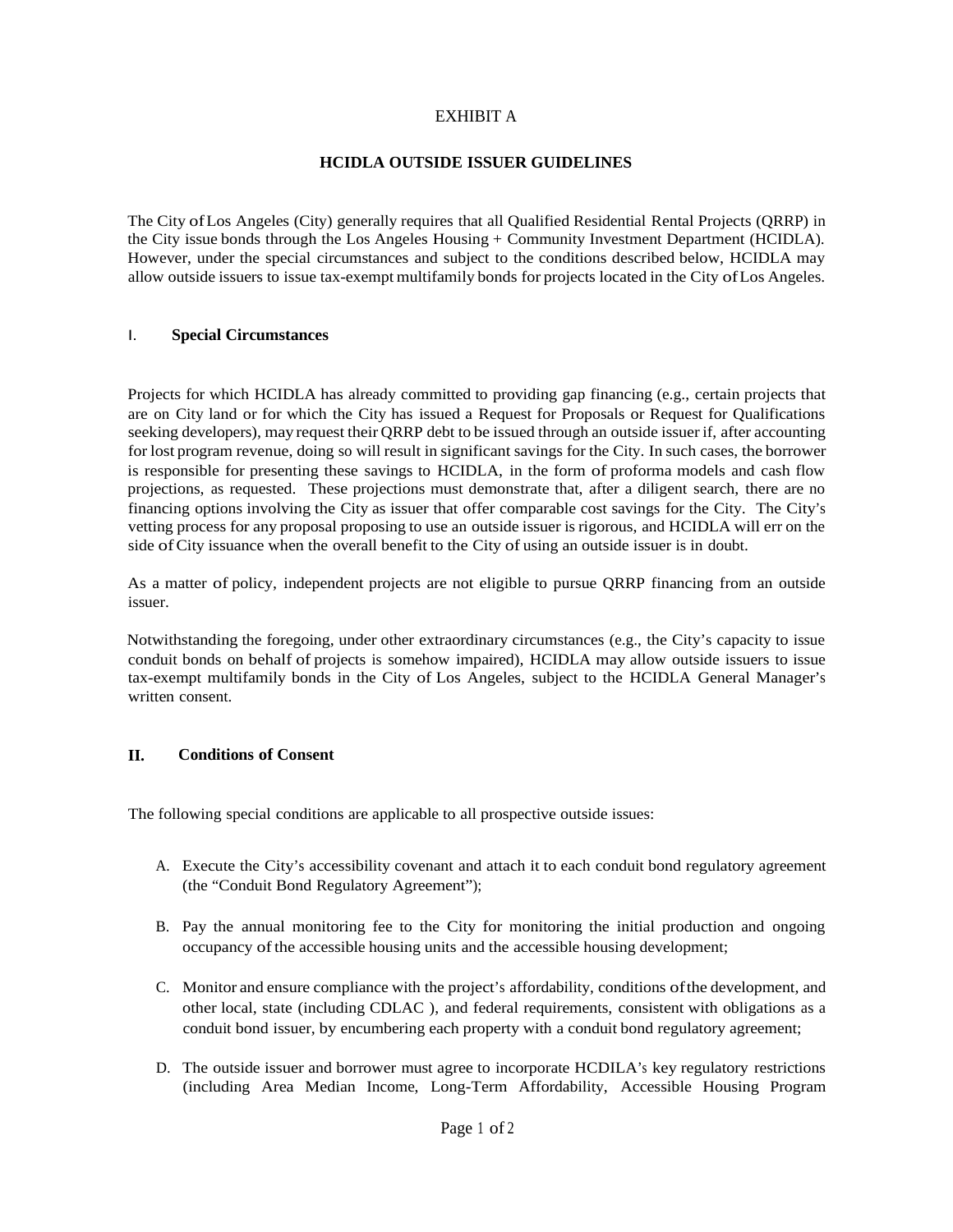# EXHIBIT A

### **HCIDLA OUTSIDE ISSUER GUIDELINES**

requirements, and anything else HCIDLA, or the City Council and Mayor, deems necessary) into any HCIDLA financing agreement or ground lease associated with the project. In addition, the borrower must agree to execute a separate accessibility covenant and attach it to each Conduit Bond Regulatory Agreement;

E. The outside issuer and borrower must agree to comply with all requirements of the City's Affordable Housing Bond Policies and Procedures (Bond Policies), including (without limitation):

Abiding by the City's mandatory contracting requirements;

Protecting existing tenants from eviction due to the financing based solely on any such tenant's failure to meet a financing-related income standard at the time ofthe issuance or during the Qualified Project Period;

Limiting annual rent increases for existing tenants as of the issuance date to the percentage change in City median income for such year;

Reimbursing the City, as applicable, for staff time, including any fees and costs, relating to the process, as described in the City's Bond Policies; and

Issuing tenant TEFRA notices, where applicable.

- F. The borrower must submit a complete City application and applicable fees to HCIDLA;
- G. The Borrower must agree to reimburse HCIDLA's reasonable lending and issuance related costs at the bond closing; and
- H. In addition to submitting the accessibility compliance monitoring information required by the City's accessibility covenant to HCIDLA, the borrower, for the City-required affordability period, must agree to pay the City \$2,500 annually to conduct such monitoring.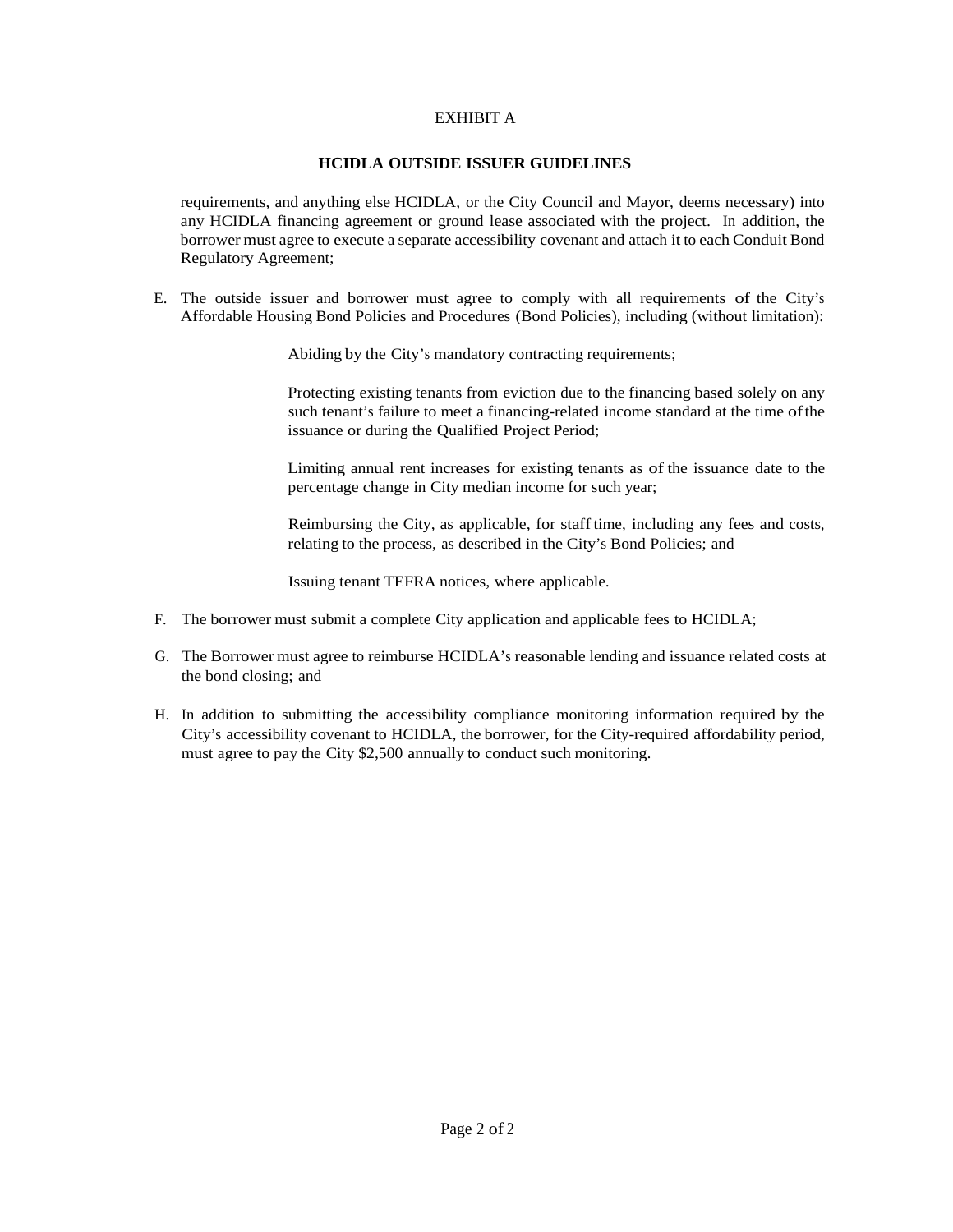

1200 West 7th Street, Los Angeles, CA 90017 tel 213.808.8638 | fax 213.808.8610 hcidla.lacity.org



Eric Garcetti, Mayor Rushmore D. Cervantes, General Manager

# City of Los Angeles Housing + Community Investment Department

# Affordable Housing Bond

# Post-Issuance Compliance Policies and Procedures

Private Activity Bonds for Multifamily Residential Rental Properties

August 2019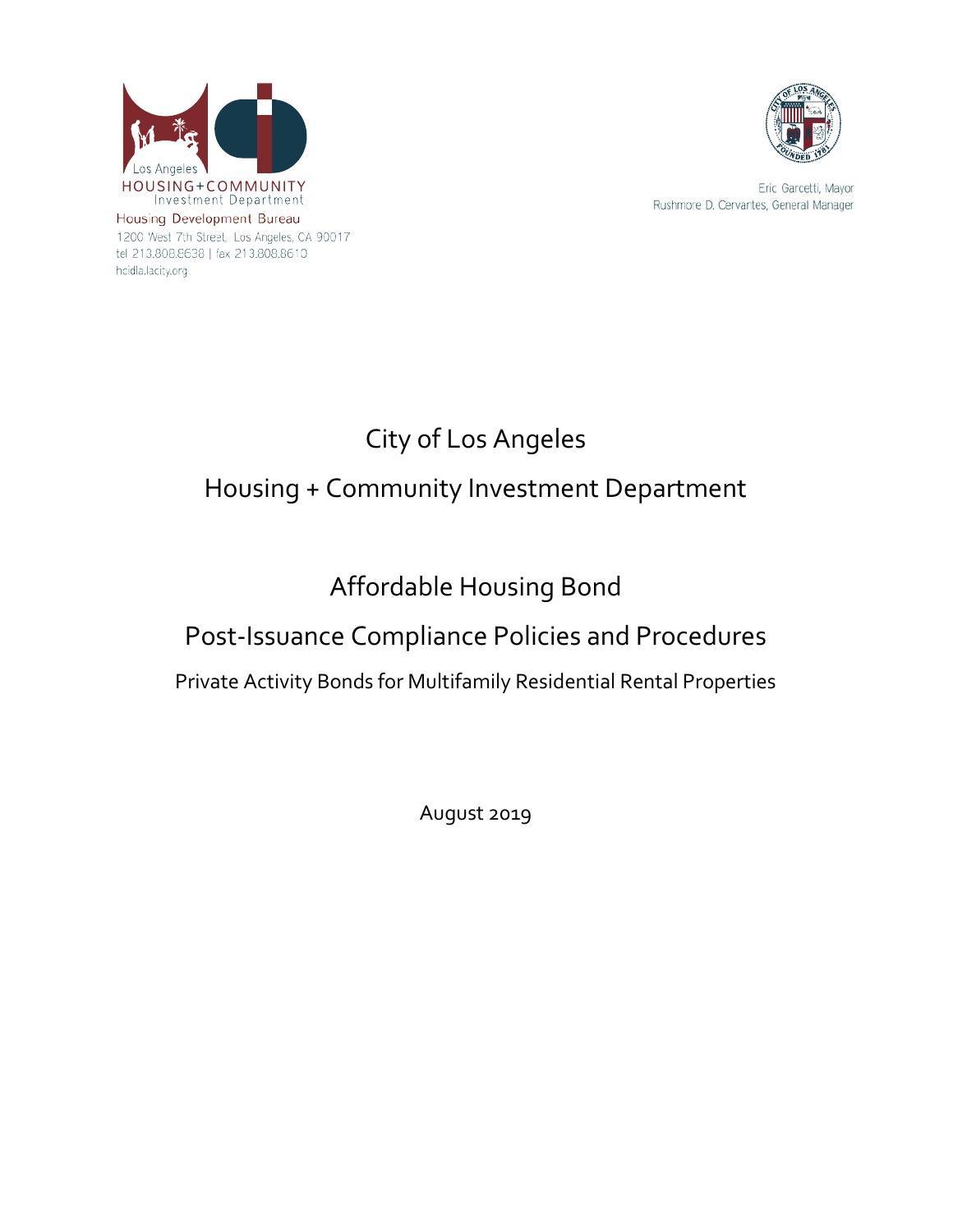# **TABLE OF CONTENTS**

|  |    | Contents                                                           |   |  |
|--|----|--------------------------------------------------------------------|---|--|
|  | 1. | <b>Introduction and Purpose</b>                                    | 3 |  |
|  | 2. | Compliance                                                         | 3 |  |
|  | 3. | Responsibilities for Compliance Verification and Reporting         | 3 |  |
|  | 4. | <b>Qualified Project Period (QPP)</b>                              | 4 |  |
|  | 6. | <b>Reporting Requirements and Procedures</b>                       | 4 |  |
|  | 7. | <b>Compliance Forms</b>                                            | 5 |  |
|  | 8. | <b>Compliance Verification, Reporting and Auditing Procedures</b>  | 5 |  |
|  | ٩. | <b>Document Retention Procedures and Time Limits</b>               | 6 |  |
|  |    | 10. Revisions to Resolutions and/or Regulatory Agreements          | 7 |  |
|  |    | 11. Non-compliance, Correction, Reporting Procedures and Penalties |   |  |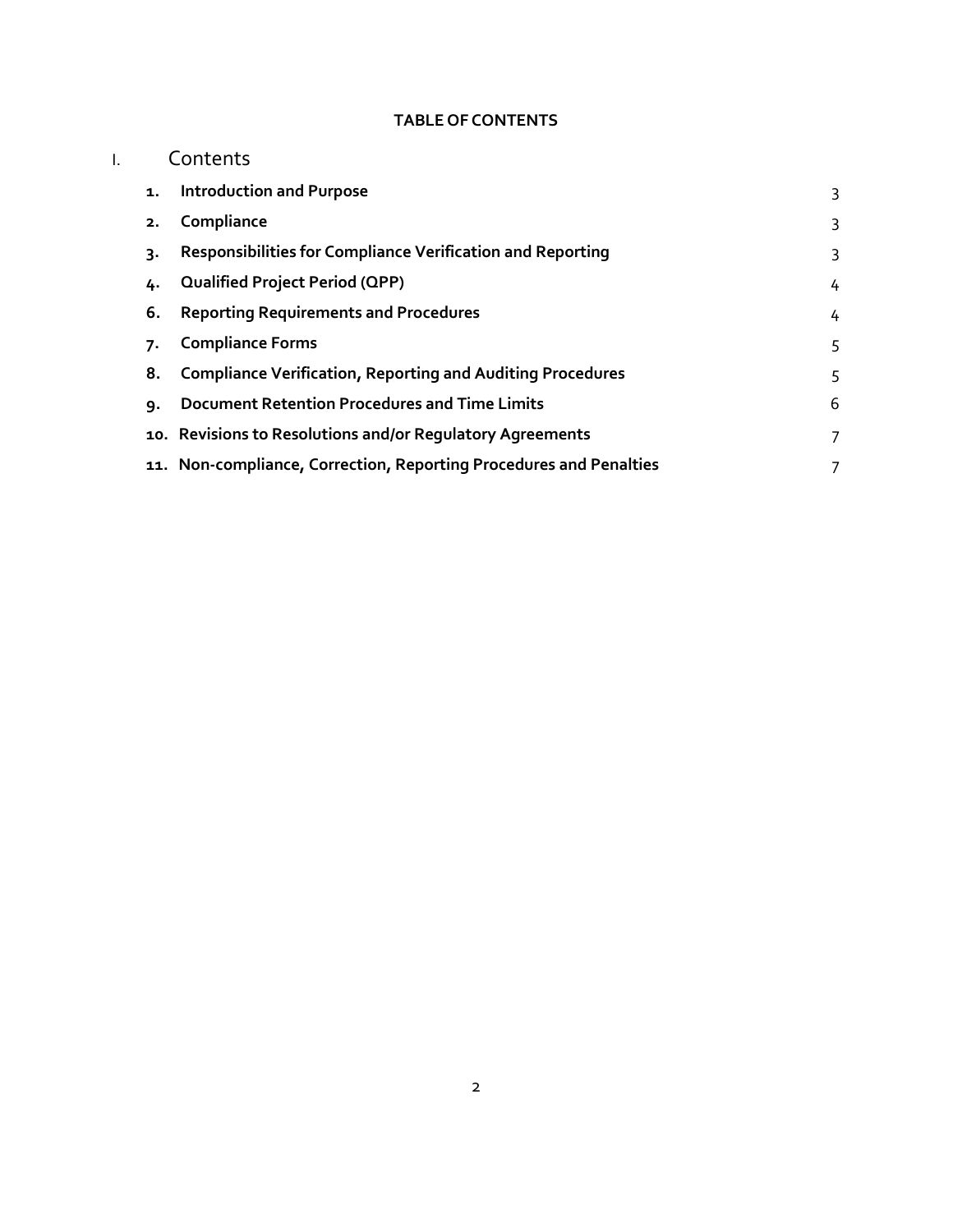# <span id="page-24-0"></span>**1. Introduction and Purpose**

The City of Los Angeles (City), through the Los Angeles Housing + Community Investment Department (HCIDLA), acts as the primary issuer of tax-exempt and taxable private activity bonds for qualified multifamily residential developments located in the City. The City maintains the role of primary issuer in view of the potentially substantial impact of affordable housing development projects to the neighborhoods and citizens of Los Angeles.

The California Debt Limit Allocation Committee (CDLAC) adopted regulations that require issuers to adopt post-issuance compliance policies and procedures (Policies). The following policies outline HCIDLA's program requirements following the issuance of tax-exempt bonds for multifamily residential rental properties. When referring to the multifamily residential developments, the policies reference communication with the "Project", which is to say communication from the owner or the agent of the owner.

# **2. Compliance**

<span id="page-24-1"></span>The HCIDLA's Occupancy Monitoring/Compliance Unit (OM) and Bond Team, with the assistance of a third party consultant, are responsible for enforcing occupancy, rent, and income limits for properties financed with tax-exempt bond issued by the City of Los Angeles.

*2.1. Third-Party Occupancy Monitoring Contractor*

Urban Futures Bond Administration, Inc. (UFBA) is the third-party consultant directed by HCIDLA, with regards to reporting parameters for each project.

<span id="page-24-2"></span>Urban Futures Bond Administration, Inc. (UFBA) 3111 N. Tustin, Ste. 110 Orange, CA 92865 (714) 332-1000

# **3. Responsibilities for Compliance Verification and Reporting**

*3.1. Los Angeles Housing + Community Investment Department (HCIDLA)*

HCIDLA's OM unit will monitor compliance with the affordability requirements, as set forth in the bond documents and the HCIDLA post-issuance compliance policies and procedures. HCIDLA is responsible for:

- Conducting an initial orientation to the project's identified property management agents
- Approving the Property Management Plan
- Collecting Project Sponsor self-certifications of Compliance
- Collecting proof of services (if applicable)
- Submitting annual CDLAC reports
- Resolving non-compliance and enforcement issues

#### *3.2. Urban Futures Bond Administration, Inc. (UFBA)*

As a third party contractor, UFBA is responsible for:

- Issuing Bond rent and income limits
- Obtaining Bond compliance reports from Project operations staff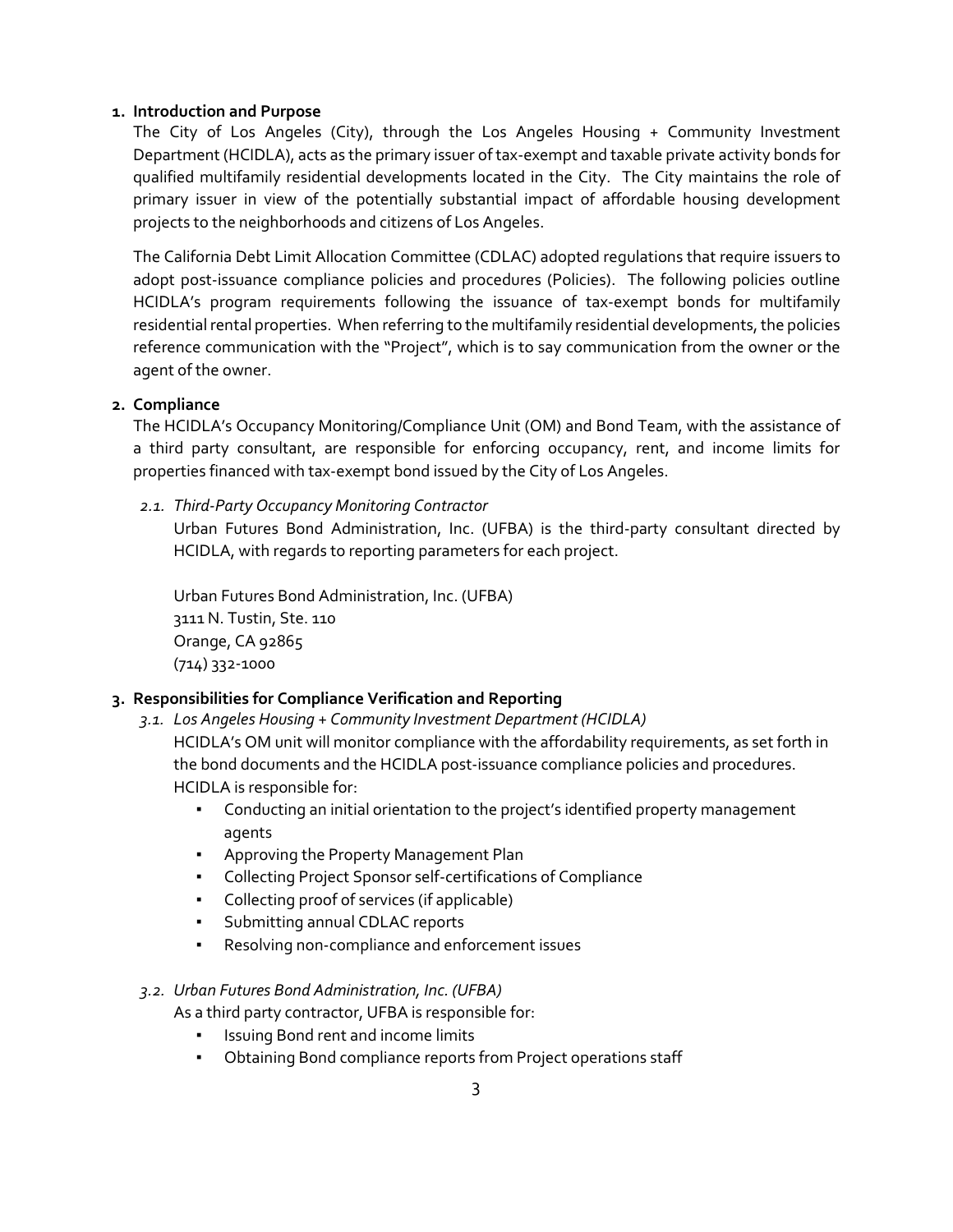- Communications between the Projects and HCIDLA
- Annual verification of rent and income compliance

# <span id="page-25-0"></span>**4. Qualified Project Period (QPP)**

4.1. Commencement of Qualified Project Period

HCIDLA uses the date reported in IRS Form 8703 to establish the date start of the Qualified Project Period.

# **5. Occupancy and Monitoring Requirements**

#### *5.1. Orientation*

Property management agents must attend an orientation hosted by HCIDLA. HCIDLA will provide information as to when the orientations are scheduled.

# *5.2. Property Management Plan*

Projects will submit a Property Management Plan (Plan) in the format prescribed by HCIDLA. The Plan includes owner contact information, management company information, project information, tenant selection requirements, the waiting list process, and affirmative marketing strategies.

# <span id="page-25-1"></span>**6. Reporting Requirements and Procedures**

The following outlines the procedural steps and requirements to commence monitoring:

- *6.1.* The Project is forwarded by HCIDLA to UFBA to commence monitoring after Certificate of Occupancy issued.
- *6.2.* UFBA notifies the Project to provide information regarding annual reporting requirements, rent and income limits, and due dates.
- *6.3.* The Project is required to report, on an annual basis, providing the following data/documentation:
	- a. Occupancy Summary Report containing the following information (equivalent to the Project Status Report (PSR))
		- i. Project name and address
		- ii. Unit number, household size, number of bedrooms
		- iii. Tenant move-in date, head-of-household name, income certification date, AMI level, household annual gross income
		- iv. Monthly total rent, monthly tenant paid rent, monthly utility allowance rental subsidies (if applicable)
		- v. Total property units, total restricted units, vacant units
	- b. Certificate of Continuing Program Compliance (annual certification of program compliance)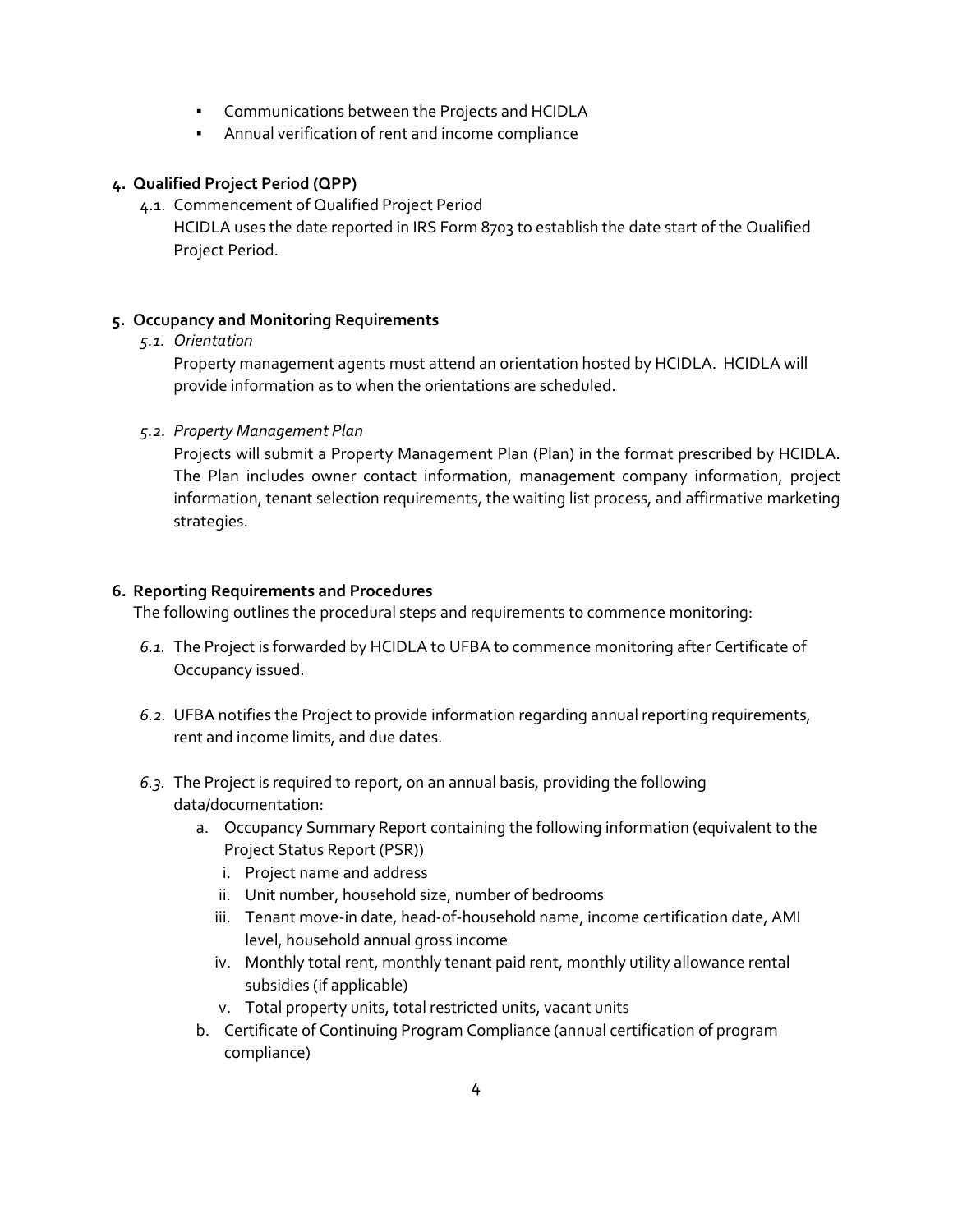- c. Rent Roll
- d. Tenant Income and Rent Certification (equivalent to the TCAC Tenant Income Certification)
	- i. Project name and address, owner name, owner mailing and e-mail address, property manager name, mailing and e-mail address, phone number, and fax number
	- ii. Unit number, household size, number of bedrooms
	- iii. Tenant household composition, race and ethnicity, tenant/occupant name(s), relationship to head-of-household, gender, age, income/assets, move-in date, income certification date, AMI level, household annual gross income
	- iv. Monthly total rent, monthly tenant paid rent, monthly utility allowance rental subsidies (if applicable)
- e. Annual Certification of a Residential Rental Project (IRS Form 8703)
- f. Full income and asset support documentation

# <span id="page-26-0"></span>**7. Compliance Forms**

The following certifications must be submitted by the projects (on project sponsor letterhead) to UFBA, who will then report to CDLAC annually, as required. The following compliance forms are required:

- *7.1. Bond Issues prior to December 31, 2016* Certification of Compliance I
- *7.2. Bond Issues after December 31, 2016* Certification of Compliance II

# <span id="page-26-1"></span>**8. Compliance Verification, Reporting and Auditing Procedures**

*8.1. Frequency of Compliance Verification* 

All projects are required to report annually. Due dates vary throughout the year, but will follow CDLAC guidelines. UFBA performs the full 100% desktop file review annually to verify income, assets, support documentation, rents and set-asides, as required for the federally-restricted Bond units.

# *8.2. Reporting*

Projects are required to submit annual reports via UFBA's on-line Compliance Monitoring System (CMS) providing the following data/documentation:

- a. Affordability (i.e.:# of units at 50% AMI and 60% AMI) (Qualified Residential Rental Project (QRRP) Program (QRRP) only)
- Tenant/unit information
- Income/asset support documentation (pre 12/31/16 as defined in Bond Regulatory Agreement; post 12/31/16 per HUD Handbook 4350.3)
- Data/documentation reviewed by UFBA to verify income, assets, and income calculations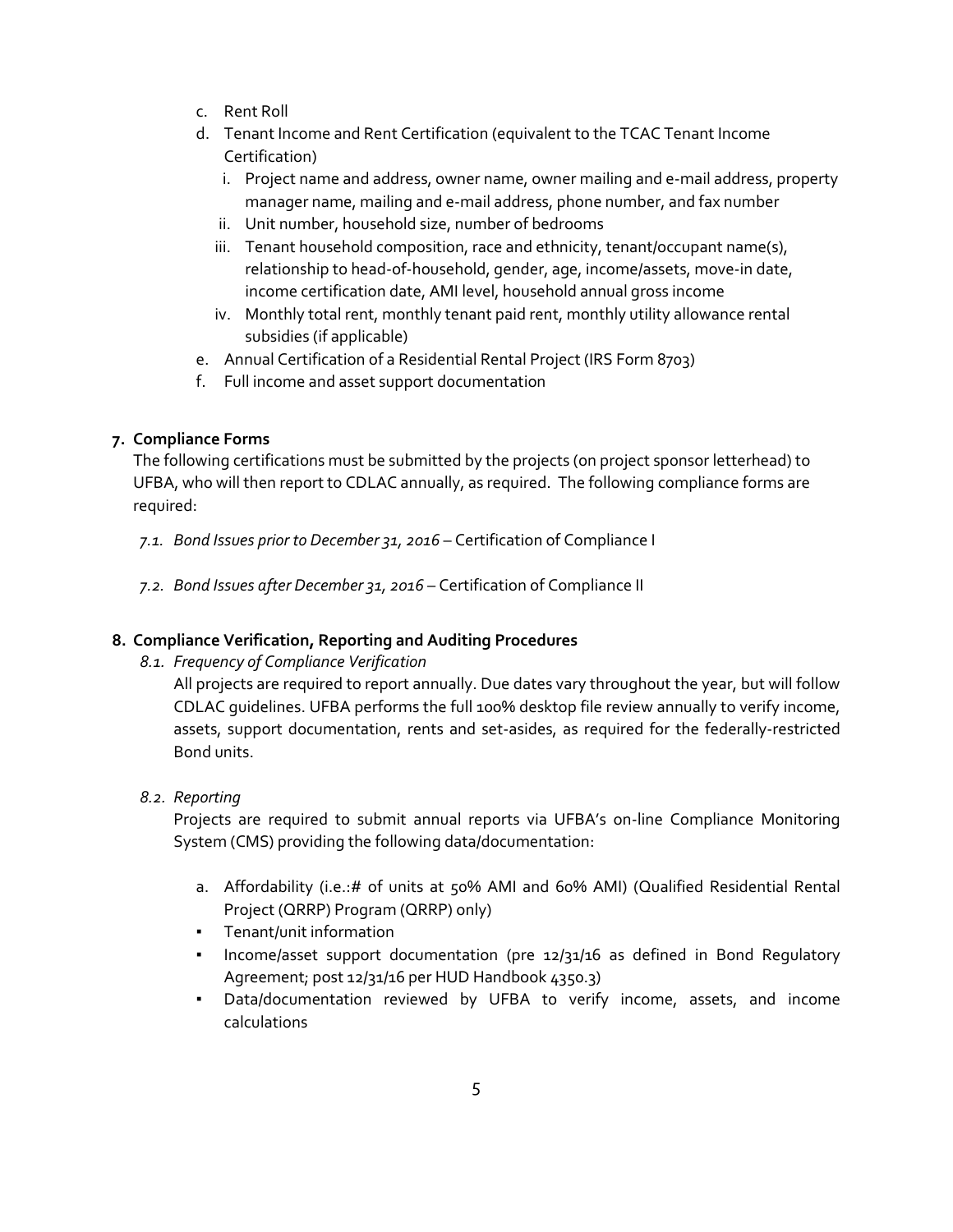- b. Rent limits (QRRP only)
	- Tenant paid rent
	- Total unit rent
	- **•** Tenant paid rent verified against annual AMI limits as required by the Bond Regulatory Agreement.
- c. Income limits (QRRP only)
	- Household income for all adult members
	- Household income verified against annual AMI limits as required by the Bond Regulatory Agreement
- d. Utility allowances (if applicable, QRRP only)
	- Utility allowance applied to unit
	- UFBA verifying against project utility schedule based on applicable utilities paid by tenants
- e. Service Amenities and other public benefits required by CDLAC resolution
- f. Arbitrage Rebate HCIDLA requires that the borrower/owner engage expert advisors to assist in the calculation of the arbitrage rebate.
- g. Post- Issuance Compliance: Each borrower/owner agrees in the Tax Certificate, executed in connection with each financing, that it will comply with HCIDLA's post-issuance tax law compliance procedures.
- 8.3. Auditing see Section 8.1, above

# <span id="page-27-0"></span>**9. Document Retention Procedures and Time Limits**

#### *9.1. HCIDLA*

For compliance and auditing purposes, HCIDLA will retain the following documentation:

- Bond Issues prior to December 31, 2016: All project data/documentation for the full term of the bond, plus an additional 3 years.
- Bond Issues after December 31, 2016: All project data/documentation for the full term of the bond, plus an additional 10 years.

#### *9.2. Project (site-based)*

- For compliance and auditing purposes, the project will retain the following documentation:
	- Bond Issues prior to December 31, 2016: Project is required to obtain, complete and maintain Income Certifications on file for the full term of the bond.
	- Bond Issues after December 31, 2016: Project is required to retain all documentation during the Qualified Project Period, plus three years.